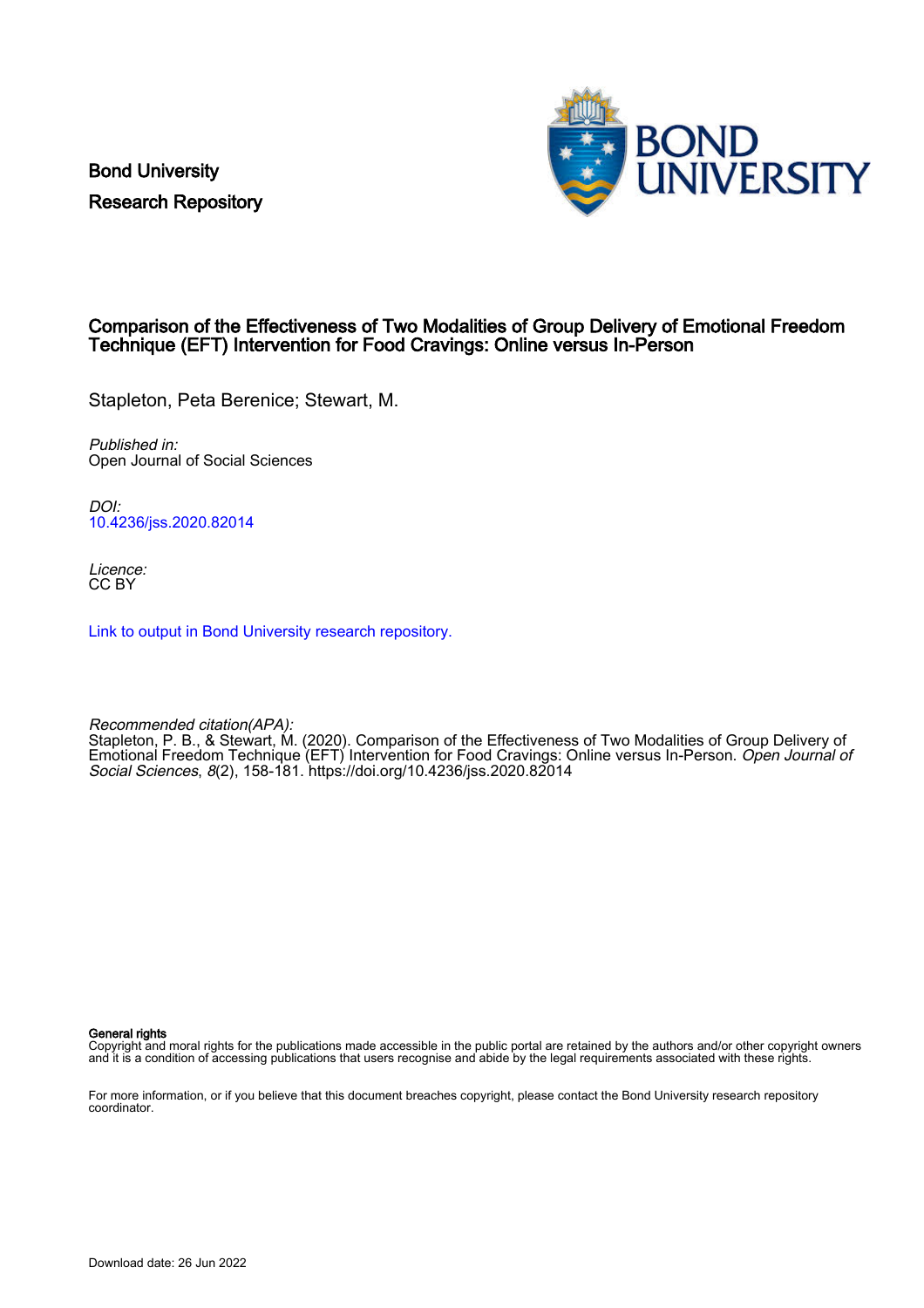

# **Comparison of the Effectiveness of Two Modalities of Group Delivery of Emotional Freedom Technique (EFT) Intervention for Food Cravings: Online versus In-Person**

## **P. Stapleton\*, M. Stewart**

School of Psychology, Bond University, Gold Coast, Queensland, Australia Email: \*pstaplet@bond.edu.au

How to cite this paper: Stapleton, P., & Stewart, M. (2020). Comparison of the Effectiveness of Two Modalities of Group Delivery of Emotional Freedom Technique (EFT) Intervention for Food Cravings: Online versus In-Person. Open Journal of Social Sciences, 8, 158-181. <https://doi.org/10.4236/jss.2020.82014>

Received: November 26, 2019 Accepted: February 25, 2020 Published: February 28, 2020

Copyright © 2020 by author(s) and Scientific Research Publishing Inc. This work is licensed under the Creative Commons Attribution International License (CC BY 4.0).

<http://creativecommons.org/licenses/by/4.0/>



# **Abstract**

Recent research has demonstrated the effectiveness of Emotional Freedom Techniques (EFT), to address overeating behaviours in obese and overweight individuals both in-person [\(Church & Brooks, 2010;](#page-21-0) [Stapleton et al., 2011,](#page-23-0) [2012,](#page-23-0) 2016, 2017) and online [\(Church, Stapleton, Sheppard & Carter, 2018;](#page-21-1)  [Church & Wilde, 2013\)](#page-21-2). The aim of the present study was to determine whether an online EFT program was as efficacious as the in-person treatment. This was achieved by comparing data from a randomised clinical trial (RCT) for an in-person EFT intervention for weight management [\(Stapleton et al.,](#page-23-1)  [2016\)](#page-23-1), with an equivalent online RCT. Each program targeted food cravings, the subjective power of food, dietary restraint, body mass index, weight, somatic symptomology, anxiety, and depression. Results indicate both modalities were comparable in efficacy and both groups experienced significant reductions from pre-intervention to post-intervention, with reductions remaining significant at follow ups for food cravings, power of food, depression and weight, with minor differences observed at post-intervention or 6-month follow up for dietary restraint, somatic symptoms, anxiety and body mass index. Follow-up analyses revealed a significant effect of depression, anxiety and weight on attrition in the online treatment group.

# **Keywords**

Food Cravings, Anxiety, Online Therapy, Emotional Freedom Techniques

# **1. Introduction**

Obesity is a global health epidemic responsible for increased rates of preventable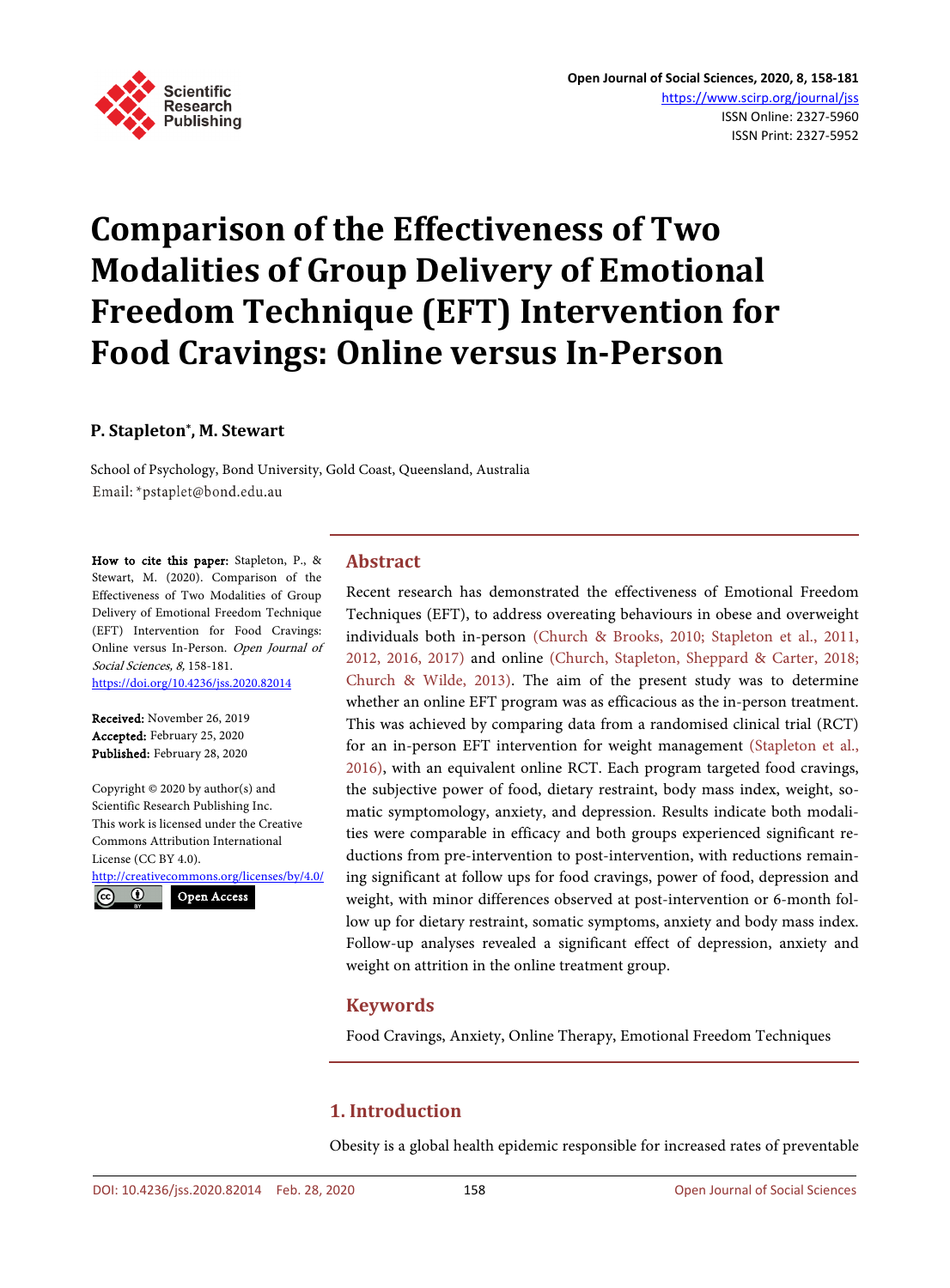and non-communicable diseases, lowered life expectancies and poor quality of life for those affected [\(Australian Medical Association \(AMA\), 2016\)](#page-20-0). Obesity is suggested to be caused by a long term imbalance between energy intake and energy expenditure, with individual body weight determined by an interacting range of biological, social, environmental and psychological factors [\(Spiegelman](#page-23-2)  [& Flier, 2001\)](#page-23-2). The adverse consequences of obesity are well established with research consistently demonstrating correlations between obesity and a range of cardiovascular disease, respiratory disease, vascular disease, certain cancers, musculoskeletal disorders, type 2 diabetes, and premature mortality [\(Kent et al.,](#page-22-0)  [2017;](#page-22-0) [World Health Organisation \(WHO\), 2017\)](#page-24-0).

Given this worldwide health crisis, historical ways of viewing obesity that focus solely on biological and genetic determinants of weight, need to be revised [\(Locke et al., 2015\)](#page-22-1). Increases in the rates of overweight and obesity in recent decades have been so rapid that biological or genetic factors alone can no longer be considered as the major contributor to this epidemic [\(Shaw, O'Rourke, Del](#page-23-3)  [Mar, & Kenardy,](#page-23-3) 2005). Eating behaviour is accepted as a complicated process that may be modulated by internal biological and psychological factors, at the same time as it is influenced by social and environmental factors [\(Cappelleri et](#page-21-3)  [al., 2009\)](#page-21-3).

Interventions for weight reduction have typically focused on addressing the behavioural aspects of obesity by targeting diet and/or exercise (WHO, 2016). Dieting alone has demonstrated low efficacy for long term weight loss due to low long-term compliance [\(McAuley et al., 2006\)](#page-22-2). The failure of traditional weight management programs to address the internal psychological determinants contributing to weight gain has led to increased interest into the individual psychological factors that impact health and weight related behaviours [\(Linardon,](#page-22-3)  [Wade, de la Piedad, & Brennan,](#page-22-3) 2017). The only therapies to have been widely researched in this area are behavioural therapies (BT), cognitive therapy (CT) or cognitive behavioural therapy (CBT; [Shaw et al., 2005\)](#page-23-3). However, in order to produce the long term meaningful effects that CBT can offer, extensive periods of clinical contact are required which translates to higher costs and long term time commitments [\(Sojcher, Fogerite, & Perlman, 2012\)](#page-23-4). As a result of this limitation of time and expense, a new range of low-cost psychological treatments are being investigated [\(Sojcher et al., 2012\)](#page-23-4).

## **1.1. Emotional Freedom Techniques (EFT)**

EFT is a novel stress reduction treatment that has been researched across a range of concerns [\(Feinstein, 2012\)](#page-21-4). EFT requires the client to use two fingers to stimulate acupoints located around the face and upper part of the body with a two-finger tapping process [\(Craig, 2010\)](#page-21-5). The process borrows from established techniques, including acupuncture, cognitive and exposure therapy [\(Church,](#page-21-6)  [2013\)](#page-21-6).

In the EFT process clients tap on a point on the side of the hand (see [Figure 1\)](#page-3-0)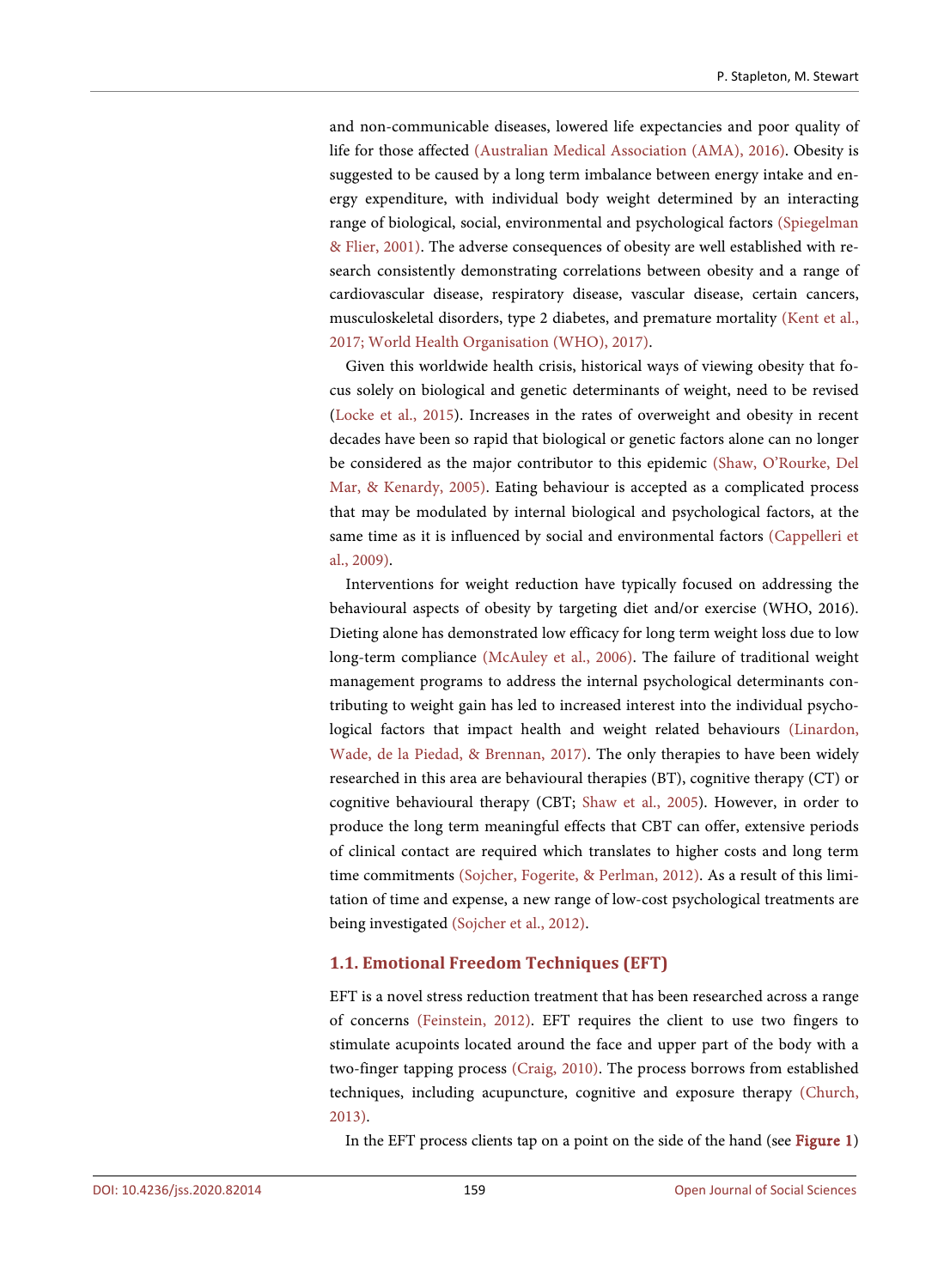<span id="page-3-0"></span>

Figure 1. Eight Tapping Points (and side of hand). Copyright 2018 by Peta Stapleton. Reprinted with permission.

while they voice a set-up statement that summarises the issue they are currently experiencing, alongside a self-acceptance statement. For example, they may say, "Even though I have this issue (usually named specifically), I accept myself." Typically, the client will repeat the set up statement three times before tapping through the eight acupoints, tapping each point approximately seven times while repeating a reminder phrase (i.e.: a shortened version of the original issue e.g., this craving). Prior to beginning the process and immediately after, the client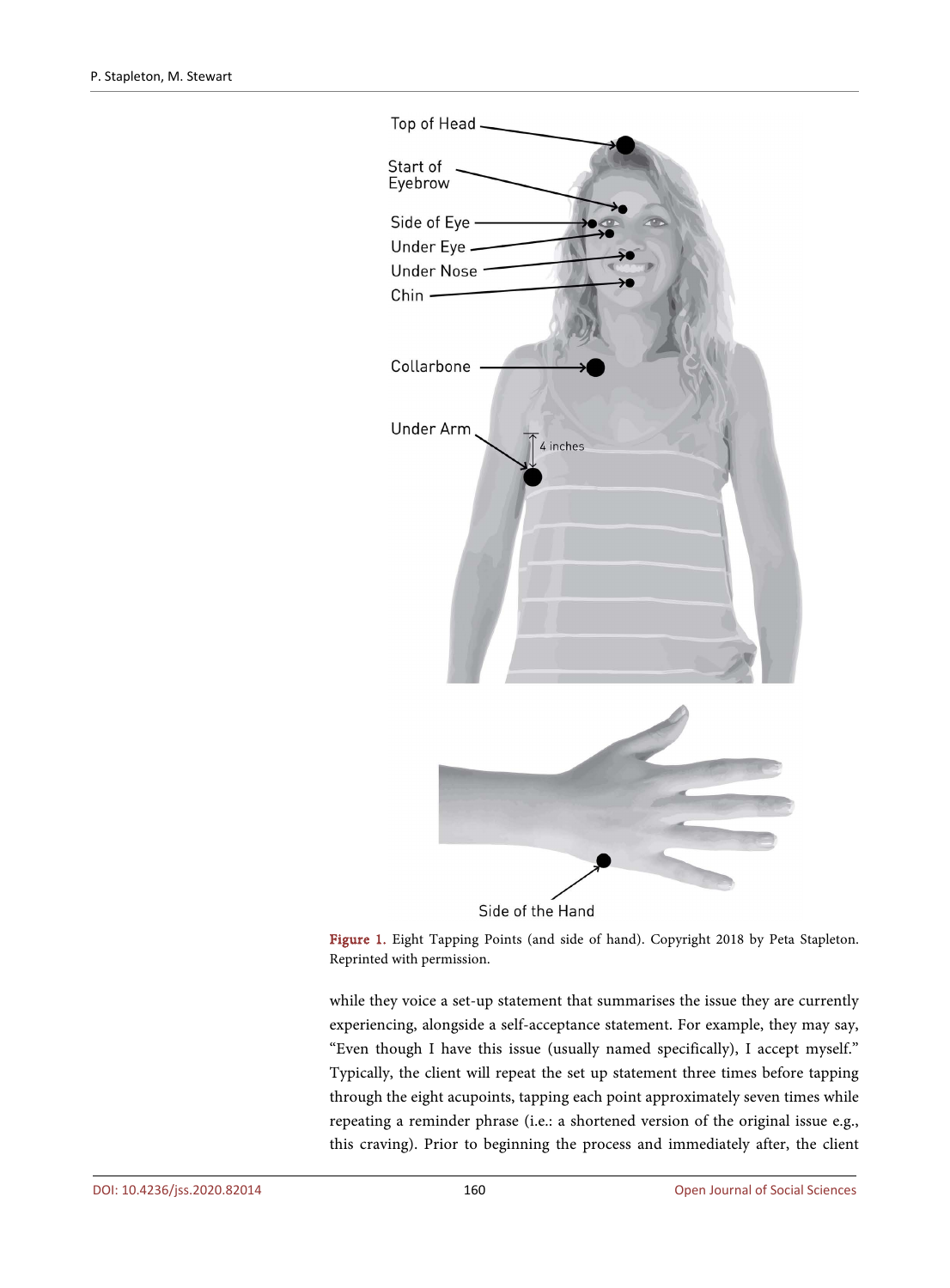rates the intensity of their emotional experience on a subjective units of distress (SUDS; [Wolpe, 1973\)](#page-24-1) scale of 0 (no distress) to 10 (intense distress). The client continues tapping through the eight points until the level of intensity is reduced to 0 [\(Church, 2013\)](#page-21-6).

Studies investigating EFT in the treatment of a number of conditions such as tension headaches [\(Bougea et al., 2013\)](#page-21-7), anxiety [\(Patterson, 2016\)](#page-23-5), depression [\(Chatwin, Stapleton, Porter, Devine, & Sheldon, 2016\)](#page-21-8). PTSD [\(Church, Sparks,](#page-21-9)  [& Clond, 2016\)](#page-21-9), phobias [\(Wells, Polglase, Andrews, Carrington, & Baker, 2003\)](#page-24-2), and food cravings [\(Stapleton et al., 2012;](#page-23-6) [Stapleton et al., 2016\)](#page-23-1) have reported positive outcomes. Meta-analysis have verified the effectiveness of EFT in the treatment PTSD in veterans [\(Sebastian & Nelms, 2017\)](#page-23-7), depression [\(Nelms &](#page-23-8)  [Castel, 2016\)](#page-23-8) and for anxiety [\(Clond, 2016\)](#page-21-10).

## **1.2. EFT for Food Cravings**

An initial study of 216 healthcare workers attending an EFT one-day workshop resulted in a significant reduction in cravings for a range of food substances, alcohol and tobacco from pre- to post-intervention [\(Church & Brooks, 2010\)](#page-21-0). A RCT was then conducted in overweight and obese participants against a wait-list control group [\(Stapleton et al., 2011\)](#page-23-0). Over a four-week period the participants in the EFT condition received in-person weekly group sessions of two-hour duration. Results demonstrated that EFT was associated with significant decreases across food cravings and improvements in restraint ability, from pre-treatment to post-treatment when compared to a waitlist control [\(Stapleton et al., 2012\)](#page-23-6).

A non-inferiority RCT compared EFT to CBT in overweight and obese participants, with results compared to a non-clinical community sample [\(Stapleton,](#page-23-1)  [Bannatyne, Porter, Urzi, & Sheldon,](#page-23-1) 2016). Results indicated that both CBT and EFT decreased the presence of food cravings, increase participants' feeling of power over food in their environment and to reduced dietary restraint all to within levels comparable to the community sample [\(Stapleton et al., 2016\)](#page-23-1). At the end of the eight-week program the CBT group had significantly lower anxiety scores but this effect was not maintained at six and twelve-month follow-up points [\(Stapleton et al., 2017\)](#page-23-9). The EFT group; however, experienced a significant decrease in anxiety scores with this reduction maintained at six and twelve-months post-intervention [\(Stapleton et al., 2017\)](#page-23-9). These results suggest that EFT was more effective at impacting the symptoms of anxiety than the CBT treatment. The CBT group had higher self-reported depression scores than the EFT group prior to treatment, yet did not experience any reduction in those scores following the CBT treatment. The EFT group however, reported significant decreases in their depression symptoms immediately after intervention and after six- and twelve-months [\(Stapleton et al., 2017\)](#page-23-9).

## **1.3. Online or Web-Based Clinical Interventions**

Mounting evidence for the efficacy of online psychological treatments suggests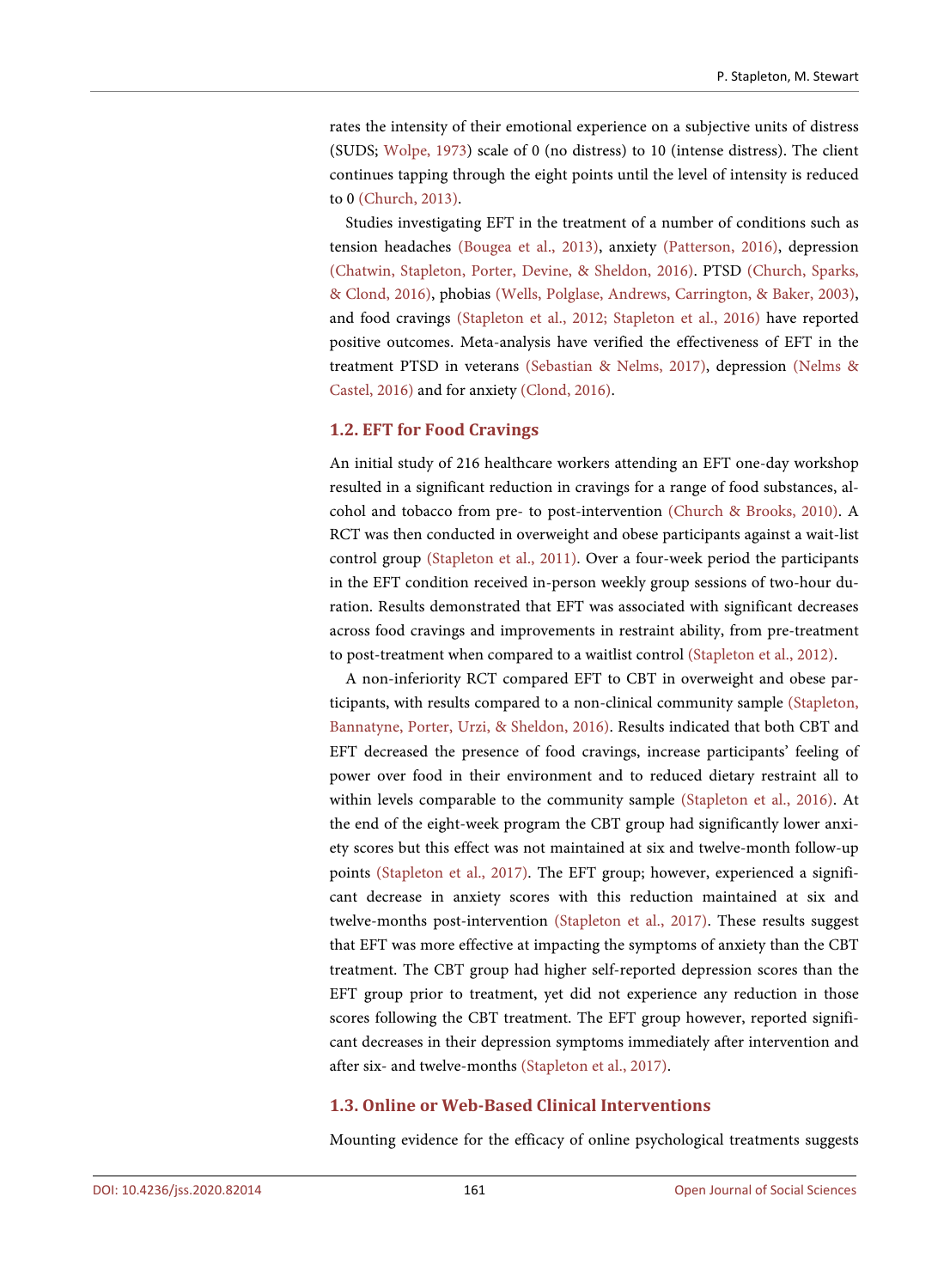that telehealth services will provide a low-cost solution to overcome barriers to treatment for those in remote and regional locations [\(Barak, Hen, Boniel-Nissim,](#page-20-1) [& Shapira, 2008\)](#page-20-1). As well as reducing costs for health care providers, online psychological therapies may have advantages over in person therapies for certain psychological issues [\(Hedman et al., 2014\)](#page-22-4). Internet based treatment has proven an effective format for some anxiety disorders where the psychological disorder itself is a barrier for seeking treatment, such as social anxiety or agoraphobia [\(Berger, Boettcher,](#page-20-2) & Caspar, 2014). Online therapy is relatively anonymous, carries less stigma and many patients find it easier to confide more difficult problems in an online format (Spek et al., 2007).

## **1.4. Online EFT for Food Cravings**

One study examined a six-week EFT online program for food cravings [\(Church](#page-21-6)  [& Wilde, 2013\)](#page-21-6). Participants lost weight within the six-week program with average weight loss around 5.4 kilograms, additionally reporting a reduction in self-reported levels of depression [\(Church & Wilde, 2013\)](#page-21-6). A similar program examined the effectiveness of EFT for both weight loss and symptoms of PTSD [\(Church, Stapleton, Sheppard,](#page-21-1) & Carter, 2018) and while online delivery of EFT for weight loss overall was positive, neither studies included a control or comparison group.

Most recently, a worldwide study of 314 adults randomly allocated obese or overweight adults to a treatment group or waitlist condition ( $n = 254$ ), to further investigate the online form of EFT. This study took the existing 8-week EFT program from previous in-person research, and organised it into an online version. In the online RCT, participants completed an 8-week online EFT intervention through 32 video sessions across seven modules targeting the same variables identified in prior in-person research: food cravings, dietary restraint, the subjective power of food, BMI, somatic symptom severity, anxiety, and depressive symptoms.

The course content was identical to the material delivered in prior in-person sessions and participants were able to access their weekly material multiple times. They were provided access to an online group where the lead therapist was available for real time support. Significant reductions were observed across all measures for participants in the EFT condition, with no significant differences observed for participants in the waitlist condition. Once the waitlist had also completed the program, the groups were collapsed for analysis and results revealed significant reductions from pre to post-treatment scores across all measures, that was maintained at the six and twelve month follow up [\(Stapleton,](#page-23-10)  [Roos, Mackintosh, Sparenburg & Carter, 2019\)](#page-23-10). The sample was contacted for two-year follow-up and further improvements were experienced for carbohydrates and fast food cravings between 6 months and 2 years [\(Stapleton,](#page-23-10)  [Lilley-Hale, Mackintosh,](#page-23-10) & Sparenburg, 2019). This research represents the first clinically researched study into the online delivery of EFT for weight manage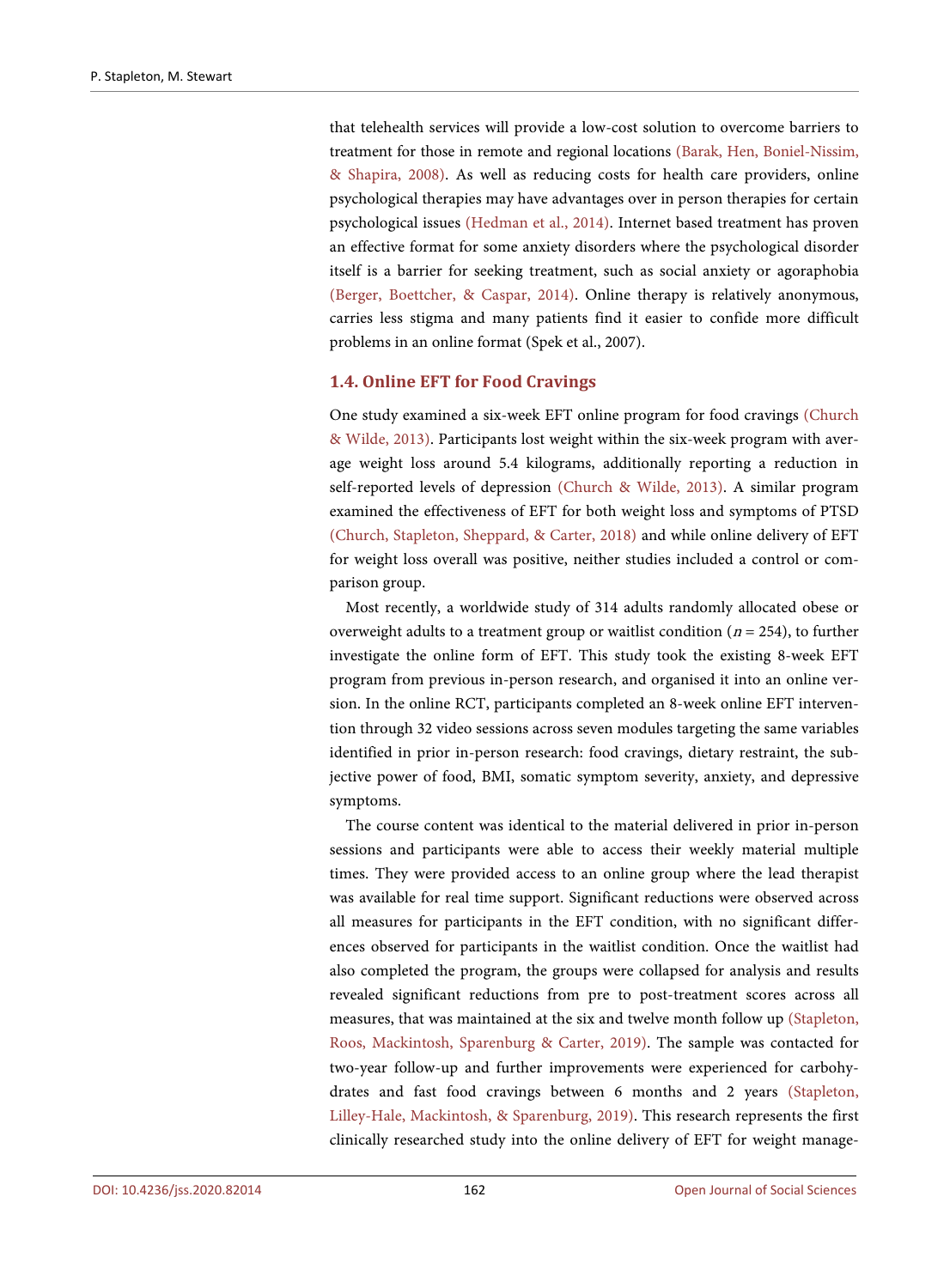ment including a two-year follow-up period, and suggests that online EFT may have clinical utility as a tool to assist in targeting the obesity, although to date no research has compared the efficacy of online versus in-person. EFT has demonstrated efficacy in reducing food cravings and addressing weight and food related behaviours in adult populations, as well as reducing anxiety, depression and somatic symptoms [\(Stapleton et al., 2016,](#page-23-1) 2017). Prior research has supported the effectiveness of EFT utilising both online and in-person formats; however, no research has yet sought to compare these treatment modalities. The current study, therefore, sought to compare the effectiveness of an eight-week online mode of therapy with an eight-week in-person format to support the clinical utility of this approach for rural and remote populations.

# **2. Method**

## **2.1. Participants**

The two original studies received ethics approval from the University Human Research Ethics Committee and both were registered under the Australia New Zealand Clinical Trials Registry.

For each study a purposive sample of participants was recruited using a variety of print advertising, radio and television community announcements. Participants were required to meet a set of eligibility criteria including being male or female, 18 years or older and not be currently diagnosed with any severe psychological issues nor receiving treatment, psychological or medical, for their food cravings. All participants were required to be currently experiencing daily food cravings and asked to participate in follow up data collection. Exclusion criteria included past or present sufferers of anorexia or bulimia nervosa, as well as pregnancy or diabetes type I and II, or hypoglycaemia to prevent such physiological effects confounding the data.

# **2.2. Study One: In-Person**

The first study attracted 207 potential candidates from the community and 177 were screened for eligibility via telephone interview on a first come first serve basis (see [Figure 2](#page-7-0) for Consort Diagram). An additional screening tool was utilised in this study to ensure that participants did not meet criteria for psychological disorders. The Symptom Assessment 45 (SA-45; [Strategic Advantages](#page-24-3)  [2000\)](#page-24-3) is a brief, psychometrically sound instrument designed to screen for the presence of psychiatric diagnoses. Participants who met the screening criteria for any psychiatric disorder on the SA-45 were excluded from the sample. For this study participants were required to have a BMI above 25 and be in the overweight or obese category. Of the 177 participants screened, 37 declined to participate and 57 did not meet the eligibility criteria and the remaining 83 participants were randomised into either an eight-week EFT treatment or an eight-week CBT group with 51 participants finalised for the EFT treatment and 32 for the CBT group. A power analysis was run to determine the minimum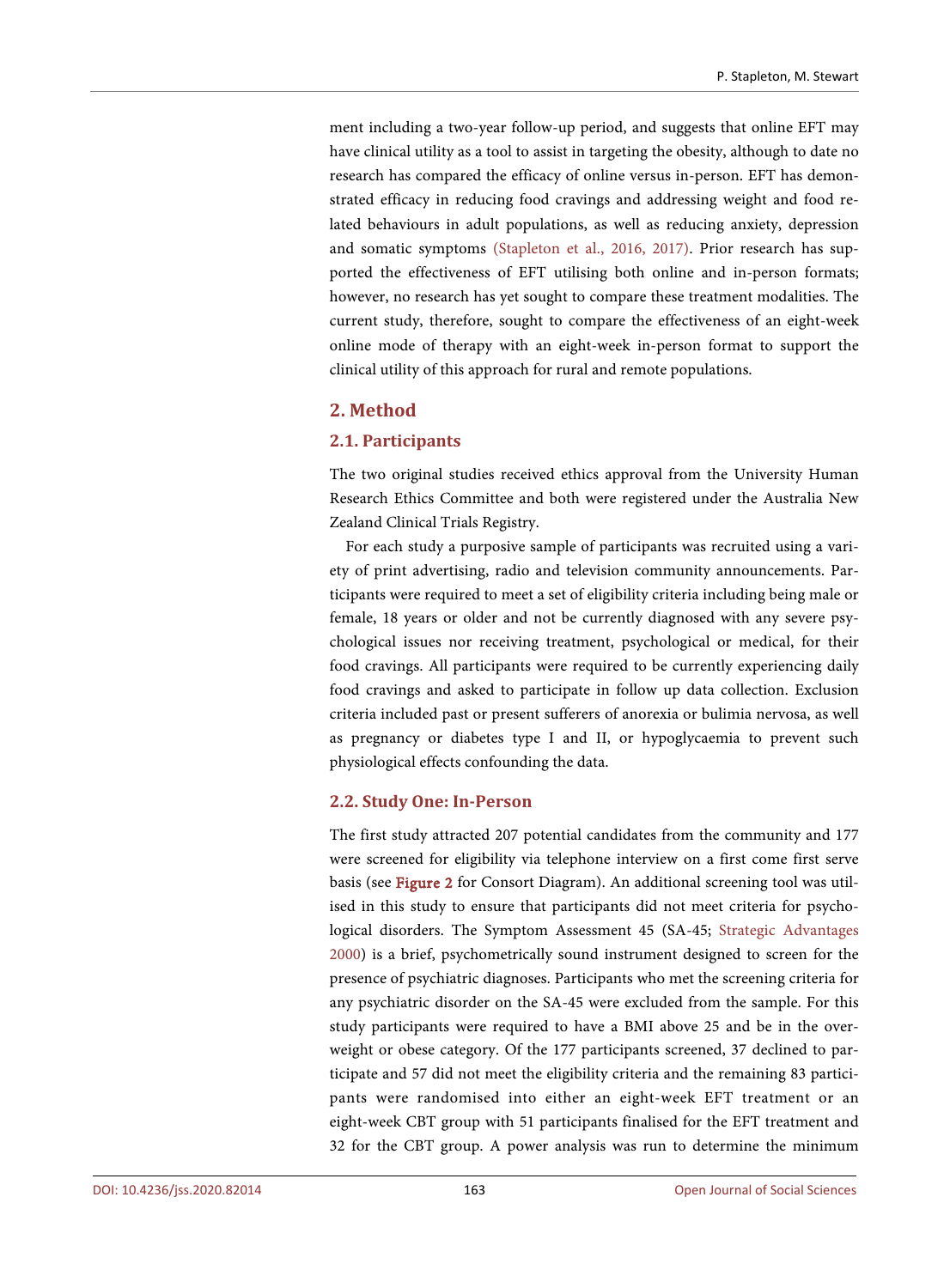<span id="page-7-0"></span>

Figure 2. Consort diagram of in-person study.

group size and it was determined that each group required 34 participants to detect a medium effect size with 87 per cent power ( $\alpha = .05$ ). A final group of 49 participants received the EFT intervention, with all 49 completing the pre and post intervention questionnaires (note: the CBT results are not discussed here).

# **2.3. Study Two: Online Group**

For the worldwide, self-paced online program G\*Power analysis indicated a minimum number of participants of 122. The final sample (excluding waitlist condition) comprised 314 participants residing across multiple locations globally (see [Figure 3](#page-8-0) for Consort Diagram).

## **2.4. Measures**

The same measures were implemented for the in-person and online studies, except in the online study psychological variables were measured purely by the Patient Health Questionnaire (PHQ; Spitzer, Kroenke, [& Williams, 1999\)](#page-23-11) and the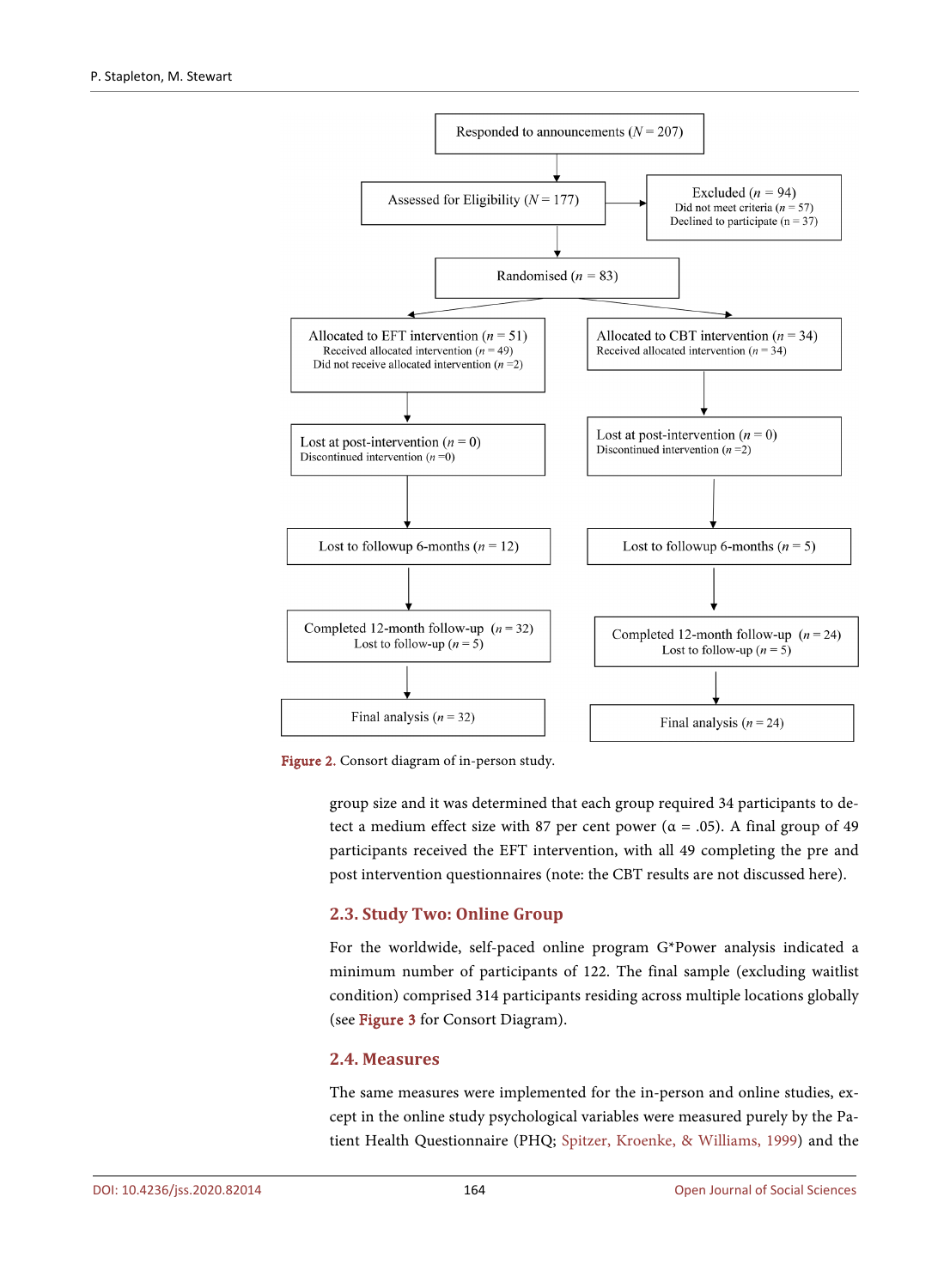<span id="page-8-0"></span>

Figure 3. Consort diagram of online study.

additional psychological screening process utilising the SA-45 was omitted.

## **2.4.1. Anthropometric Measures**

BMI was calculated using the height and weight of each participants using the formula weight in kilograms divided by height in metres squared (kg/m<sup>3</sup>). Using BMI the participants were categorised into healthy weight (18.5 - 24.9) overweight (25.0 - 29.9) or obese (≥30.0). Participants defined as underweight (<18.5) or were excluded.

## **2.4.2. Food Craving Inventory**

The Food Craving Inventory (FCI; [White et al., 2002\)](#page-24-4) is a 37-item self-report inventory that measures cravings for 37 specific foods across a 30-day time frame. Craving is defined as an intense desire for a specific food that is difficult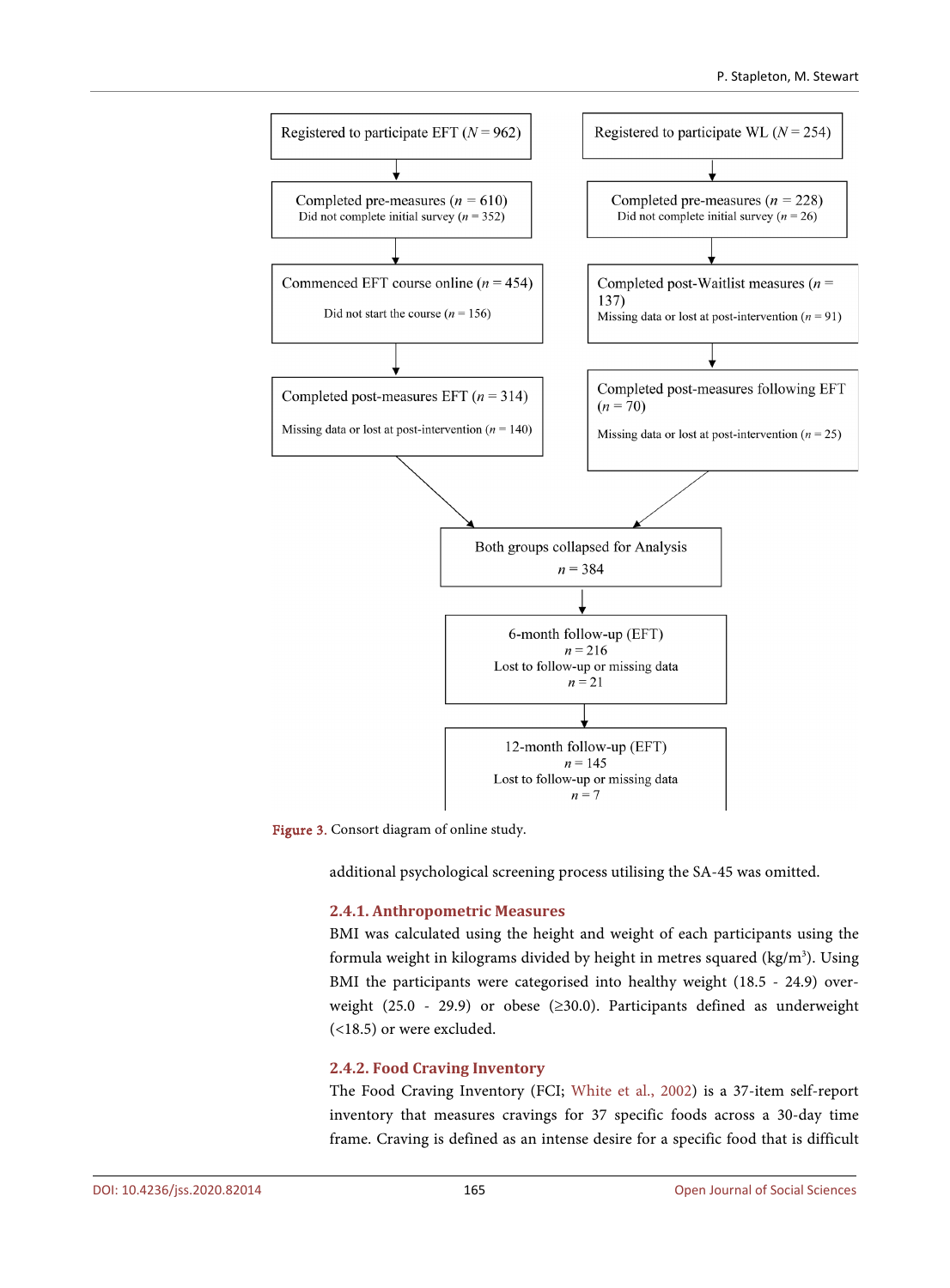to resist. Participants use a 5-point Likert scale ranging from 0 ("never") to 4 ("always/almost every day") to rate their subjective level of craving for each food item over the past month. Scores for the inventory range from 0 to a maximum of 148 with higher scores reflecting more intense experiences of food cravings. The FCI contains four subscales however only the total score was utilised. The FCI has demonstrated validity and reliability with internal consistency scores for the subscales ranging from .70 for fast food fats to .86 for sweets, and Cronbach's alphas for the total instrument demonstrate internal consistency ranges from .86 to .93 [\(White & Grilo, 2005;](#page-24-5) [White et al., 2002\)](#page-24-4).

## **2.4.3. Power of Food Scale**

The Power of Food Scale (PFS; [Lowe et al., 2009\)](#page-22-5) is a 21-item, self-report instrument, devised to measure the impact of living in environments containing abundance of highly palatable foods and directly measures the anticipation of these foods, rather than consumption [\(Lowe et al.,](#page-22-5) 2009). Items are rated on a five-point Likert scale from 1 (do not agree at all) to 5 (strongly agree) with a minimum score of 21 and a maximum score of 105 with high scores indicating greater levels of responsiveness to palatable foods in the environment [\(Lowe et](#page-22-5)  [al., 2009\)](#page-22-5).

#### **2.4.4. Revised Restraint Eating Scale**

The Revised Restraint Eating Scale (RRS; [Herman & Polivy, 1980\)](#page-22-6) is a 10-item self-report assessment that measures an individual's behaviour and attitude in relation to dieting and weight control [\(Provencher, Polivy,](#page-23-12) & Herman, 2009). Each question is answered on a four or five point Likert scale with total scores range from 0 to 35. Higher scores indicate a greater degree of dietary restraint (a tendency at times to severely restrict calorie intake, and at other time ingest calories excessively; [Laessle et al., 1989\)](#page-22-7). Lower scores on the RRS indicate low restraint which is characteristic of persons with more internal regulation of food intake, while higher scores indicate individuals that are externally regulated with higher tendency to respond to food cues in their environment. The RRS is a psychometrically sound and valid measure that demonstrates good internal consistency [\(Laessle et al., 1989;](#page-22-7) Tiggemann [& Kemps, 2005\)](#page-24-6).

## **2.4.5. Patient Health Questionnaire**

The Patient Health Questionnaire (PHQ; [Spitzer et al., 1999\)](#page-23-11) is a self-report inventory that has clinical utility as a screening tool for depression, anxiety, eating disorders, alcohol use and somatoform disorders. For the current study the subscales for depression, anxiety, and somatoform were used. For the somatoform module, participants were required indicate how bothered they had been by various physiological complaints over the preceding 4-week period, on a 3-point scale ranging from  $0 = Not$  bothered to  $2 = Bothered$  a lot. Sample items were "Pain in your arms, legs, or joints" and "Constipation, loose bowels, or diarrhea". Total scores of 5, 10, and 15 represent cut-off points for low, medium, and high somatic symptom severity, respectively. For the depression module, par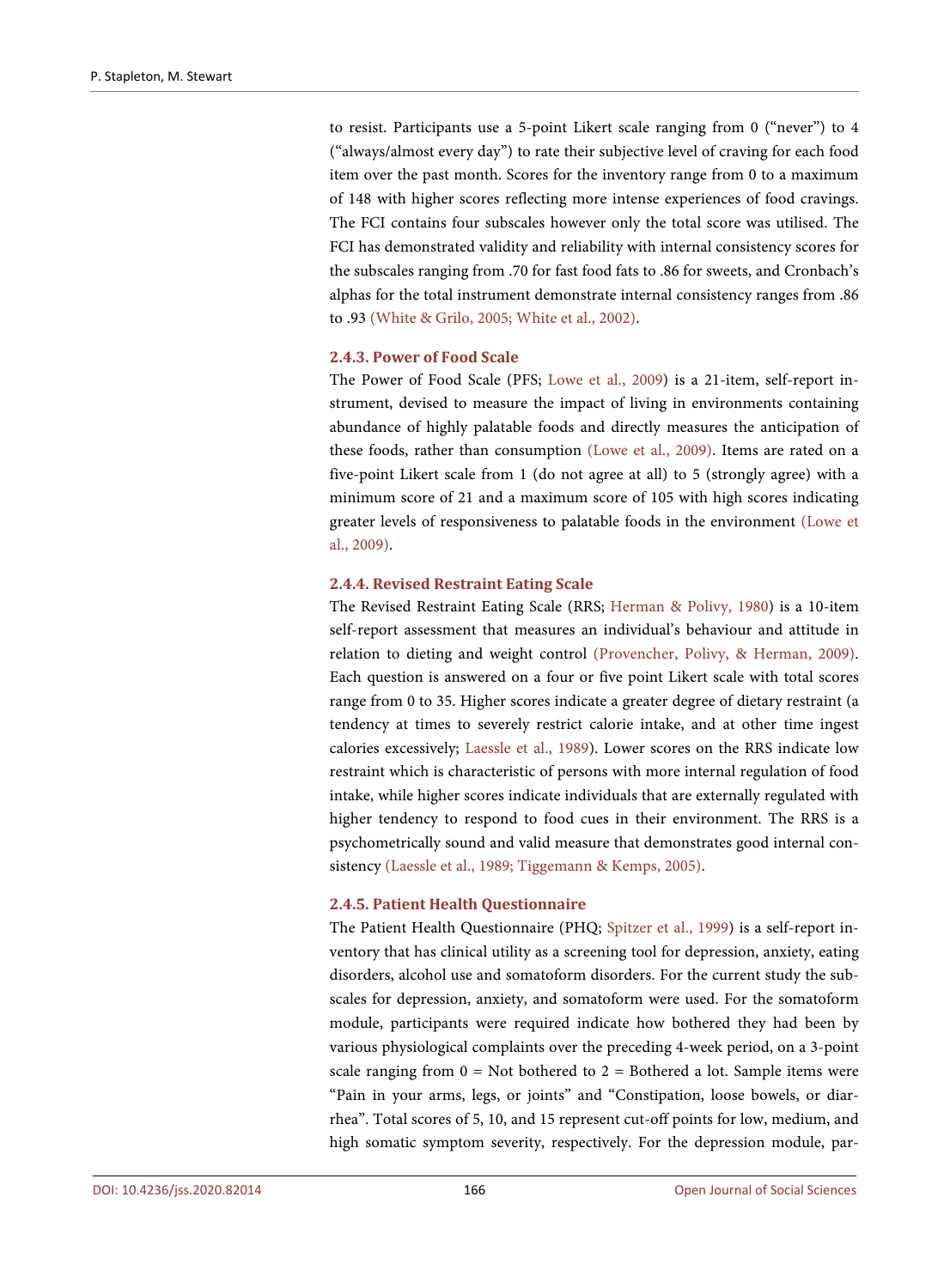ticipants were required to indicate often they had been bothered by various depressive symptoms over the preceding 2-week period, on a 4-point scale ranging from  $0 = Not$  at all to  $3 = Nearly$  every day. Sample items were "Little interest or pleasure in doing things" and "Trouble concentrating on things, such as reading the newspaper or watching television". Total scores of 5, 10, 15, and 20 represent cut-off points for mild, moderate, moderately severe, and severe depression, respectively. For the anxiety module, participants were required to indicate how often they had been bothered by various anxiety symptoms over the preceding 4-week period, on a 3-point scale ranging from  $0 = Not$  at all to  $2 = More$  than half the days. Sample items were "Feeling restless so that it is hard to sit still" and "Trouble falling asleep or staying asleep". Total scores of 5, 10, and 15 represent cut-off points for mild, moderate, and severe anxiety, respectively. Each subscale has high internal consistency ( $\alpha$  > .85) and the PHQ scale has excellent test-retest reliability (r > .80; Kroenke, Spitzer, [& Williams, 2001;](#page-22-8) [Kro](#page-22-9)enke, Spitzer, [& Williams, 2002\)](#page-22-9).

## **2.5. Treatment Conditions**

## **2.5.1. In-Person Treatment Intervention**

The interventions for the in-person treatment condition consisted of eight two-hour sessions conducted weekly between 2012 and 2014 and administered by trained Clinical EFT facilitators. Participants were provided weekly handouts covering a range of topics including psychoeducational components and were taught to apply EFT to their food cravings through exposure exercises. An EFT set up and acceptance phrase was adapted for the client's needs and type of food craved, for example, for cake the set up phrase was "Even though I have this craving for this cake, I accept myself anyway". The individual then tapped through the points using the shortened reminder phrase (e.g. this craving) and tuned into the experience of the craving in real time [\(Craig, 2010\)](#page-21-5). Aspects of the craving that emerged during the tapping sequence were then addressed, for example, any emotions that surfaced were addressed through a new set up statement and further rounds of tapping (e.g. sadness, deprivation; [Craig, 2010\)](#page-21-5). Clients were encouraged to use their tapping outside of sessions, for example whenever they noticed an experience of food craving, or the associated emotions.

## **2.5.2. Online Treatment Intervention**

The online treatment condition consisted of the same material as the in-person program with the eight two-hour sessions split into 65 online modules designed to be accessed over eight weeks. Each week's content was released weekly to ensure no participants could skip ahead. Modules were conducted in the same way as the in-person training and was facilitated with segments recorded by an experienced Clinical EFT facilitator (the lead author). To ensure participants did not skip parts of the training, and that it was delivered in the same order as the in-person condition, a brief multiple choice test was provided at the end of each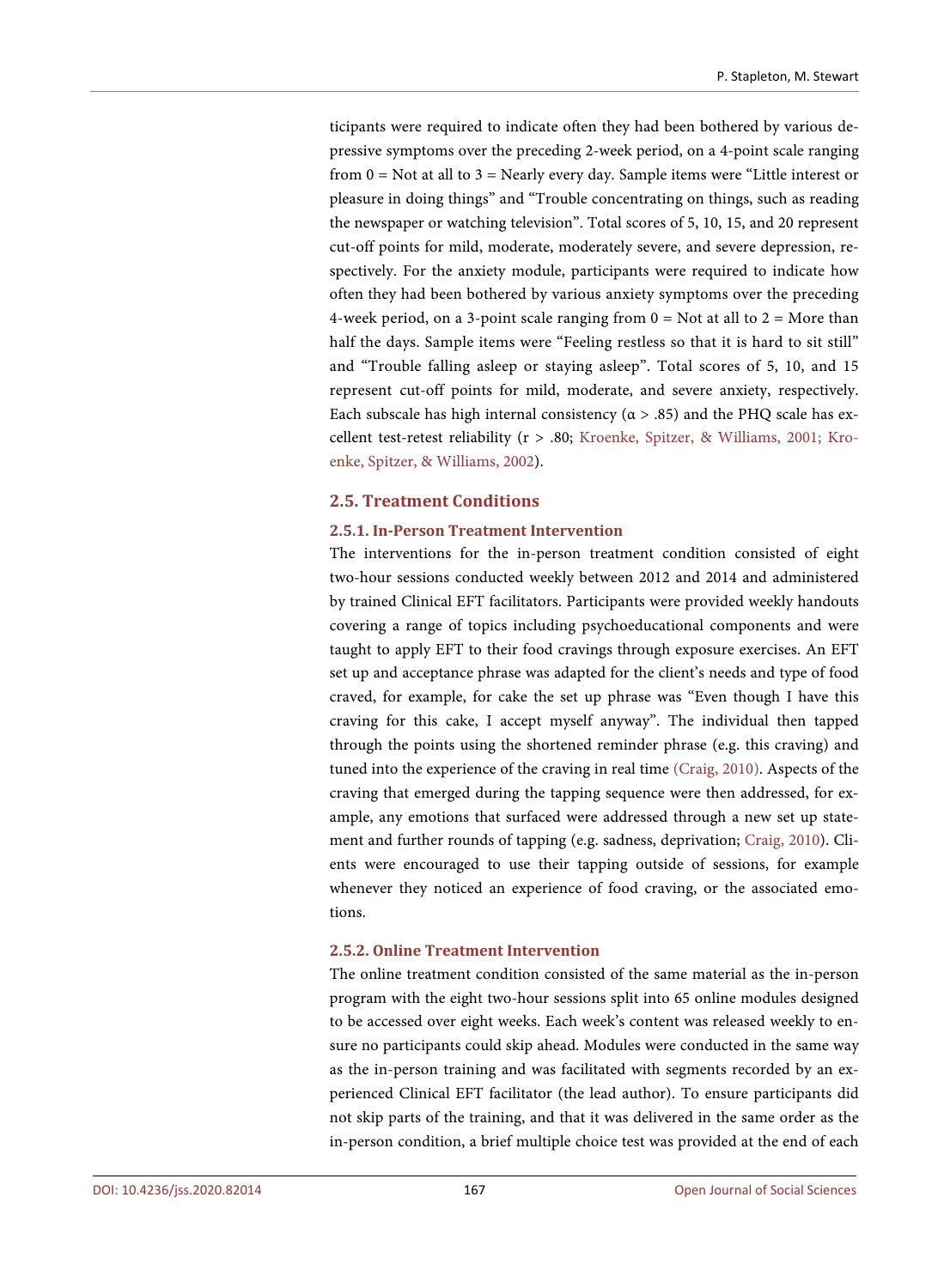segment. Participants were required to answer these questions in order to gain access to the next segment. Clients were provided the same weekly handouts as utilised in the in-person treatment and while their program was self-paced over the eight-week period, it was supported with an online secret Facebook group, which participants could join if they wished. The lead researchers and facilitators were part of this group and available for support and to answer any questions during the trial.

## **3. Results**

#### **3.1. Data Diagnostics**

Data analysis was performed using IBM Statistical Package for Social Sciences (SPSS) Version 24. An alpha level of .05 was implemented to detect statistically significant results. Overall the data was deemed to meet the requirements for the assumption of normal distribution.

A power analysis was executed using G\*Power [\(Faul, Erdfelder, Lang, &](#page-21-11)  [Buchner, 2007\)](#page-21-11) indicating that a minimum sample of 138 was required to find an effect size of 0.25 within the current analysis. The final sample size consisted of 363 participants (314 online, 49 in person), with 154 of these participants providing data across the four time points for the main variables of interest; food cravings, power of food and restraint, therefore the final sample size was deemed to have sufficient power to complete the statistical analysis. The final sample sizes for participants providing data across all four time points varied across the secondary variables of interest with 145 for weight, 144 for BMI, 153 for depression, 152 for somatic symptoms and 61 for anxiety.

Chi-square analyses were used to determine if demographic characteristics differed between the online and in-person groups prior to the intervention. Results of the chi-square test for age revealed that there was a between groups difference across the variable of age category ( $\chi^2$  (8,  $N = 356$ ) = 29.89,  $p < .001$ ). Further inspection of the results indicated that those aged under 40 made up a higher proportion of the online group, then the in-person group. This did not present a problem as the difference between expected count and observed count was minimal.

Results of the chi-square for gender indicated a between groups difference with slightly more males as a proportion of the in-person group, compared to the on-line group,  $\chi^2$  (1,  $N = 363$ ) = 6.38, and was significant based on Fisher's exact test,  $p = .023$ . This did not present a problem as males were generally underrepresented across both groups therefore the results are not generalizable to males (see [Table 1\)](#page-12-0). Analysis of the attrition data for the participants indicated that the attrition rate did not differ at the six month follow up,  $(\chi^2 (1, N = 363))$ = .24,  $p = .63$ ), nor at the twelve month follow up between treatment groups ( $\chi^2$  $(1, N = 363) = 2.04$ ,  $p = .15$ ). This suggested that there were no between group differences in the percentages of attrition across the four time points. Further analyses for between group differences using Fisher's exact test revealed a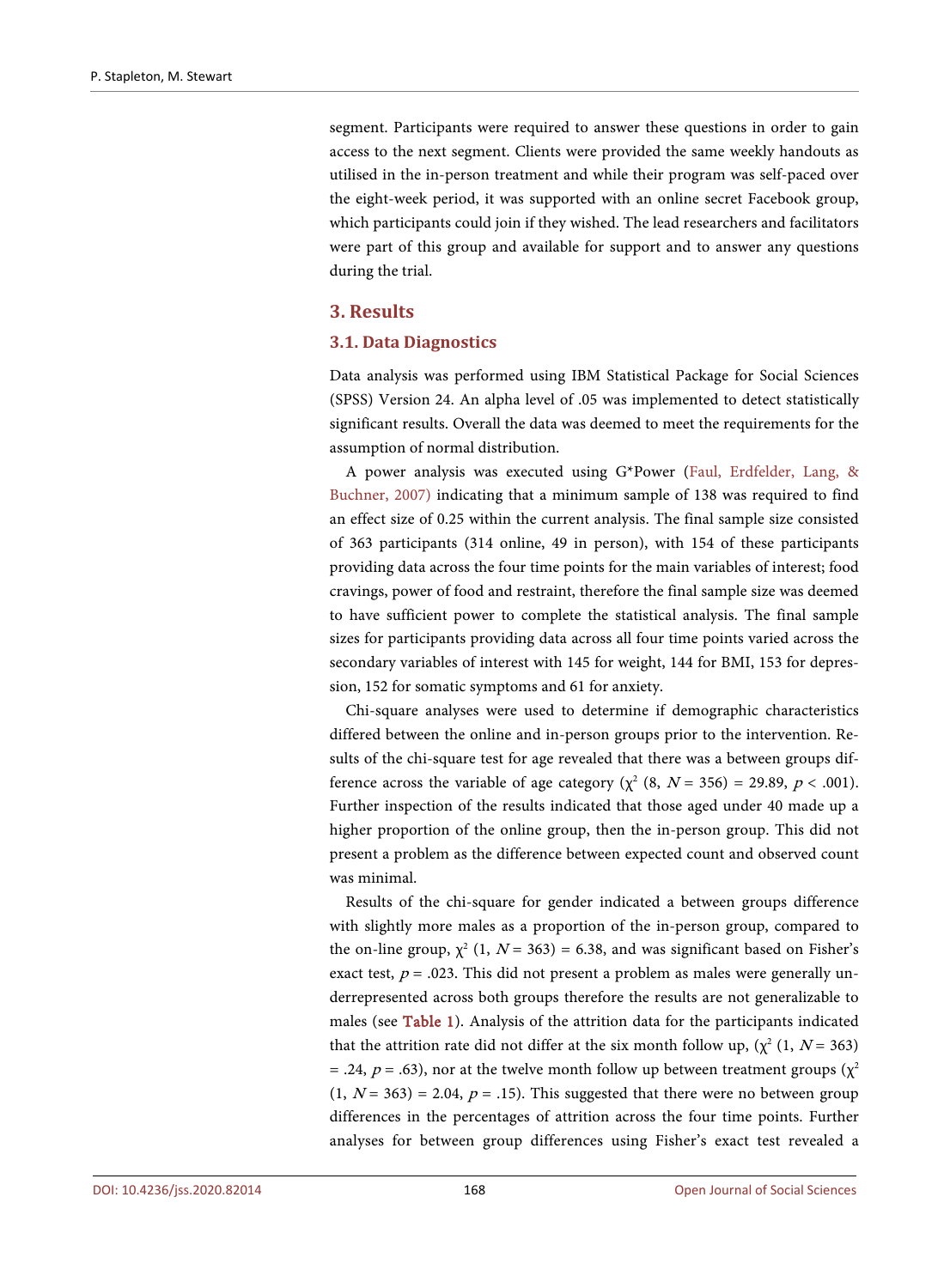| Variable                        | Online $(n = 314)$ | In Person $(n = 49)$ |  |  |  |
|---------------------------------|--------------------|----------------------|--|--|--|
| Gender                          |                    |                      |  |  |  |
| Female                          | 302 (96%)          | 43 (88%)             |  |  |  |
| Male                            | 12 (4%)            | 6(12%)               |  |  |  |
| Age                             |                    |                      |  |  |  |
| $\leq$ 25 years                 | $3(1\%)$           | 4(8%)                |  |  |  |
| 26 to 30 years                  | 4(1%)              | 4(8%)                |  |  |  |
| 31 to 40 years                  | 37 (12%)           | 12 (25%)             |  |  |  |
| 41 to 50 years                  | 92 (30%)           | 7(15%)               |  |  |  |
| 51 to 60 years                  | 103 (34%)          | 14 (28%)             |  |  |  |
| $\geq 61$ years                 | 68 (22%)           | 8(16%)               |  |  |  |
| Mean BMI (SD)                   | 33.3(6.52)         | 33.1(6.52)           |  |  |  |
| Mean Weight (SD)                | 89.98 (18.52)      | 90.60 (19.83)        |  |  |  |
| Normal weight                   | 21 (7%)            | 2(4%)                |  |  |  |
| Overweight                      | 91 (30%)           | 13 (27%)             |  |  |  |
| Class I BMI 30 - 34.99          | 91 (30%)           | 16 (32%)             |  |  |  |
| Class II BMI 35 - 39.99         | 52 (17%)           | 13 (27%)             |  |  |  |
| Class III BMI 40+               | 50 (16%)           | 5(10%)               |  |  |  |
| Married                         | 166 (54%)          | 25 (51%)             |  |  |  |
| Education post-secondary school | 266 (86%)          | 41 (83.7%)           |  |  |  |
| Employed                        | 234 (75%)          | 30 (61%)             |  |  |  |
| Mean Somatic (SD)               | 7.52(4.32)         | 8.59(3.57)           |  |  |  |
| Mean Depression (SD)            | 9.12(5.87)         | 8.61(6.73)           |  |  |  |
| Mean Anxiety (SD)               | 7.15(3.32)         | 4.93(4.60)           |  |  |  |
| Income (AUD\$)                  |                    |                      |  |  |  |
| $<$ \$10,000                    | $4(1\%)$           | 11(23%)              |  |  |  |
| \$10,001 to \$40,000            | 60 (20%)           | 14 (28%)             |  |  |  |
| \$40,001 to \$60,000            | 62 (21%)           | 7(15%)               |  |  |  |
| \$60,001 to \$80,000            | 44 (15%)           | 3(6%)                |  |  |  |
| \$80,001 to \$100,000           | 52 (17%)           | $5(10\%)$            |  |  |  |
| $>$ \$100,000                   | 82 (27%)           | 9(18%)               |  |  |  |

<span id="page-12-0"></span>Table 1. Summary of demographic information.

significant difference between groups based on marital status ( $\chi^2$  (6,  $N = 356$ ) = 12.44,  $p = 036$ ) and type of food craved ( $\chi^2$  (6,  $N = 363$ ) = 36.53,  $p < .001$ ).

A series of independent samples t-tests on pre-intervention data indicated no significant differences for BMI ( $p = .851$ ), or weight ( $p = .385$ ). However, there was a difference between weight at baseline between completers and non-completers in the online group. Baseline weight at pre-intervention for the 119 online participants who completed all follow ups was lower  $(M = 85.82 \text{ kg})$  than online non-completers ( $N = 190$ ;  $M = 92.59$  kg) with a significant difference observed between online completers and non-completers ( $t$  (307) = 3.18,  $p$  = .002). Inde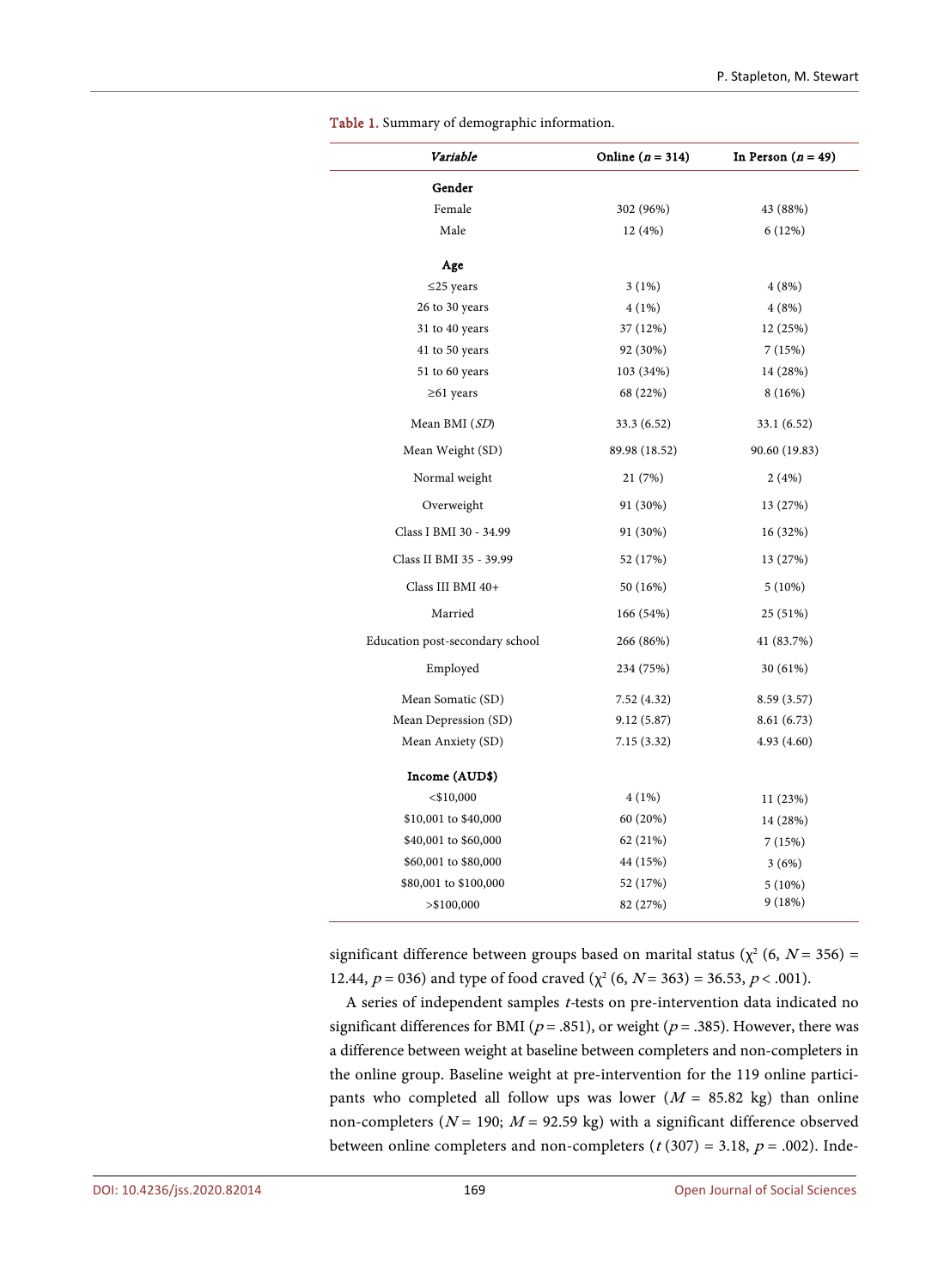pendent samples <sup>t</sup>-tests on baseline measures revealed no significant differences between groups (online versus in-person) across somatic symptoms ( $p = .11$ ) and depression ( $p = .580$ ). Participants in both treatment conditions exhibited baseline depression and somatic symptoms in the mild range. A significant between groups difference was observed for anxiety ( $t$  (291) = 17.82,  $p$  < .001) with online participants experiencing higher levels of anxiety ( $M = 7.39$ ,  $SD = 2.67$ ) than in-person participants  $(M = 5.21, SD = 4.18)$ .

Independent samples <sup>t</sup>-tests were run on baseline measures to detect between groups differences (online versus in-person) for food cravings, power of food and restraint to check for between groups differences between online and in-person. Results were non-significant for power of food ( $p = .18$ ) and restraint  $(p = .77)$ ; however, for food cravings there was a significant between group difference (t (361) = 5.97,  $p < .001$ ). The t-tests were repeated using equal group sizes with results not differing meaningfully, thus suggesting that the between group differences for food cravings was not an artefact of unequal groups sizes (Tabachnick [& Fidell, 2013\)](#page-24-7). The online treatment group had significantly higher scores for food cravings than the in-person group (see [Table 2\)](#page-13-0). The between groups differences for food cravings did not present an issue as there was no interaction between the variable of time and treatment condition.

The number of online participants completing the anxiety measure was drastically lower than all other measures ( $n = 33$ ). A series of *t*-tests were conducted between the 61 participants from both the in-person and online groups, who had completed all four anxiety measures, and the 305 participants who had not

<span id="page-13-0"></span>Table 2. Means and standard deviations for all variables at all four time points (participants who completed all follow ups).

|            | In Person $(n=28)$ |               |                  |                   | Online ( $n = 128$ ) |               |                  |                   | Combined Groups |               |                  |                   |
|------------|--------------------|---------------|------------------|-------------------|----------------------|---------------|------------------|-------------------|-----------------|---------------|------------------|-------------------|
| Variable   | Pre<br>M(SD)       | Post<br>M(SD) | 6 Month<br>M(SD) | 12 month<br>M(SD) | Pre<br>M(SD)         | Post<br>M(SD) | 6 Month<br>M(SD) | 12 Month<br>M(SD) | Pre<br>M(SD)    | Post<br>M(SD) | 6 Month<br>M(SD) | 12 Month<br>M(SD) |
| Food       | 61.68              | 48.57         | 48.39            | 51.75             | 81.00                | 62.48         | 62.46            | 62.05             | 77.49           | 59.95         | 59.90            | 60.17             |
| Craving    | (20.52)            | (13.65)       | (12.33)          | (14.43)           | (18.75)              | (20.52)       | (15.74)          | (17.06)           | (20.44)         | (15.61)       | (16.09)          | (17.04)           |
| Power of   | 70.43              | 53.32         | 49.39            | 51.29             | 71.48                | 54.80         | 51.52            | 52.27             | 71.29           | 54.53         | 51.14            | 52.09             |
| Food       | (21.31)            | (21.37)       | (27.06)          | (22.86)           | (18.05)              | (18.53)       | (19.64)          | (20.23)           | (18.61)         | (19.01)       | (21.09)          | (20.56)           |
| Restraint  | 33.18              | 31.50         | 28.50            | 24.07             | 32.95                | 30.63         | 29.60            | 29.33             | 32.99           | 30.79         | 29.40            | 28.37             |
|            | (6.28)             | (5.61)        | (9.37)           | (11.84)           | (4.71)               | (5.05)        | (5.59)           | (5.89)            | (5.01)          | (5.15)        | (6.43)           | (7.57)            |
| Somatic    | 7.56               | 6.04          | 7.77             | 6.29              | 7.33                 | 5.52          | 5.11             | 5.02              | 7.37            | 5.61          | 5.59             | 5.25              |
|            | (3.29)             | (3.58)        | (6.73)           | (4.68)            | (4.61)               | (3.34)        | (3.57)           | (3.40)            | (4.39)          | (3.37)        | (4.40)           | (3.67)            |
| Depression | 8.00               | 5.50          | 5.11             | 6.25              | 7.63                 | 5.04          | 5.29             | 5.65              | 7.70            | 5.13          | 5.25             | 5.76              |
|            | (6.35)             | (3.83)        | (5.58)           | (7.28)            | (4.99)               | (4.22)        | (4.80)           | (4.89)            | (5.25)          | (4.15)        | (4.93)           | (5.38)            |
| Anxiety    | 5.21               | 5.86          | 3.14             | 2.46              | 7.39                 | 5.55          | 5.45             | 4.00              | 6.39            | 5.69          | 4.39             | 3.30              |
|            | (4.18)             | (3.89)        | (4.78)           | (3.53)            | (2.67)               | (2.69)        | (2.51)           | (2.44)            | (3.58)          | (3.27)        | (3.93)           | (3.07)            |
| Weight     | 90.72              | 90.56         | 86.80            | 86.89             | 85.82                | 84.75         | 84.23            | 83.43             | 86.72           | 85.82         | 84.72            | 84.07             |
|            | (21.16)            | (20.83)       | (20.89)          | (20.87)           | (16.96)              | (17.26)       | (16.49)          | (15.82)           | (19.83)         | (18.03)       | (17.31)          | (16.84)           |
| BMI        | 33.43              | 33.07         | 31.35            | 31.36             | 31.73                | 31.34         | 31.15            | 30.87             | 32.05           | 31.66         | 31.19            | 30.96             |
|            | (7.33)             | (7.30)        | (7.51)           | (7.75)            | (5.67)               | (5.81)        | (7.51)           | (5.45)            | (6.02)          | (6.02)        | (5.94)           | (5.92)            |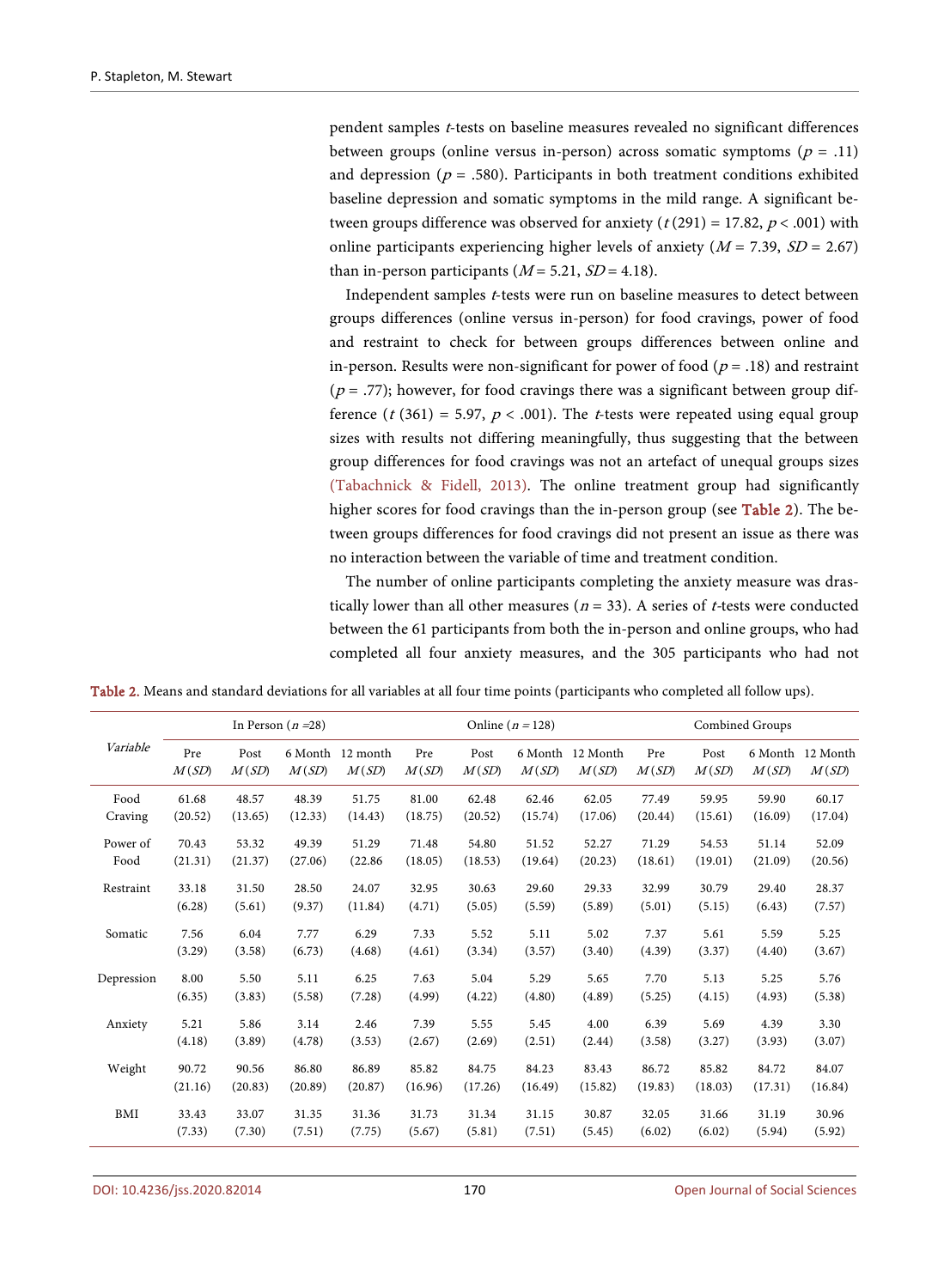completed all four anxiety measures. Results indicated no between groups differences on baseline measures between anxiety completers and non-completers for the following: power of food ( $p = .359$ ), restraint ( $p = .595$ ), somatic symptoms ( $p = .597$ ), depression ( $p = .967$ ), anxiety ( $p = .356$ ), weight ( $p = .506$ ), or BMI ( $p = .151$ ). A difference was detected between anxiety completers and non-completers for food cravings ( $t$  (361) = 2.39,  $p$  = .043). Anxiety completers having lower food cravings ( $M = 75.57$ ,  $SD = 22.36$ ) than anxiety non-completers  $(M = 81.41, SD = 20.12).$ 

To further investigate attrition a series of <sup>t</sup>-tests were run on baseline measures to investigate differences between completers and non-completers. For the in-person group, results indicated no significant differences across baseline measures: food cravings ( $p = .239$ ), power of food ( $p = .447$ ), restraint ( $p = .894$ ), somatic symptoms ( $p = .245$ ), depression ( $p = .468$ ), anxiety ( $p = .633$ ), weight  $(p = .834)$  and BMI ( $p = .734$ ). For the online group there were no significant differences observed at baseline between completers and non-completers for food cravings ( $p = .165$ ), power of food ( $p = .565$ ), restraint ( $p = .104$ ), or somatic symptoms ( $p = .524$ ). There were significant differences between observed at baseline for depression (t (299.17) = .638,  $p < .001$ ), anxiety (t (242) = 2.31 p = .022), weight ( $t$  (307) = 3.17,  $p$  = .002) and BMI ( $t$  (302) = 3.18,  $p$  = .002). In the online condition the non-completers reported higher levels of anxiety  $(M =$ 7.53,  $SD = 3.42$ ), depression ( $M = 10.12$ ,  $SD = 6.20$ ), weight ( $M = 92.59$   $SD =$ 19.01) and BMI ( $M = 34.02$ ,  $SD = 6.49$ ), than the completers (anxiety  $M = 6.54$ ,  $SD = 3.09$ ; depression  $M = 7.63$ ,  $SD = 5.00$ ; weight  $M = 85.82$   $SD = 16.96$ ; BMI M  $= 31.73, SD = 5.67$ ).

## **3.2. Main Analysis**

Eight mixed factorial repeated measures ANOVAs (food cravings, power of food, restraint, anxiety, depression, somatic symptoms, BMI and weight) were conducted to determine whether there were statistically significant differences ( $p$ ) < .05) between in-person and online treatment groups following an eight-week intervention across four time points (pre, post, six-month and twelve-month).

Levene's test indicated that the assumption of homogeneity of variance was met for food cravings, weight and BMI; however, it was violated for power of food, restraint, somatic symptoms, depression and anxiety. In each case of a violation the ANOVA was repeated with equal groups by selecting a random sample from the online group equal in size to the in-person group (Stevens, 2002).

In sum, both modalities were comparable in efficacy and experienced significant reductions from pre-intervention to post-intervention, with reductions remaining significant at follow ups for food cravings, power of food, depression and weight, with minor differences observed at post-intervention or 6-month follow up for dietary restraint, somatic symptoms, anxiety and body mass index. Follow-up analyses revealed a significant effect of depression, anxiety and weight on attrition in the online treatment group. Each are now outlined in depth.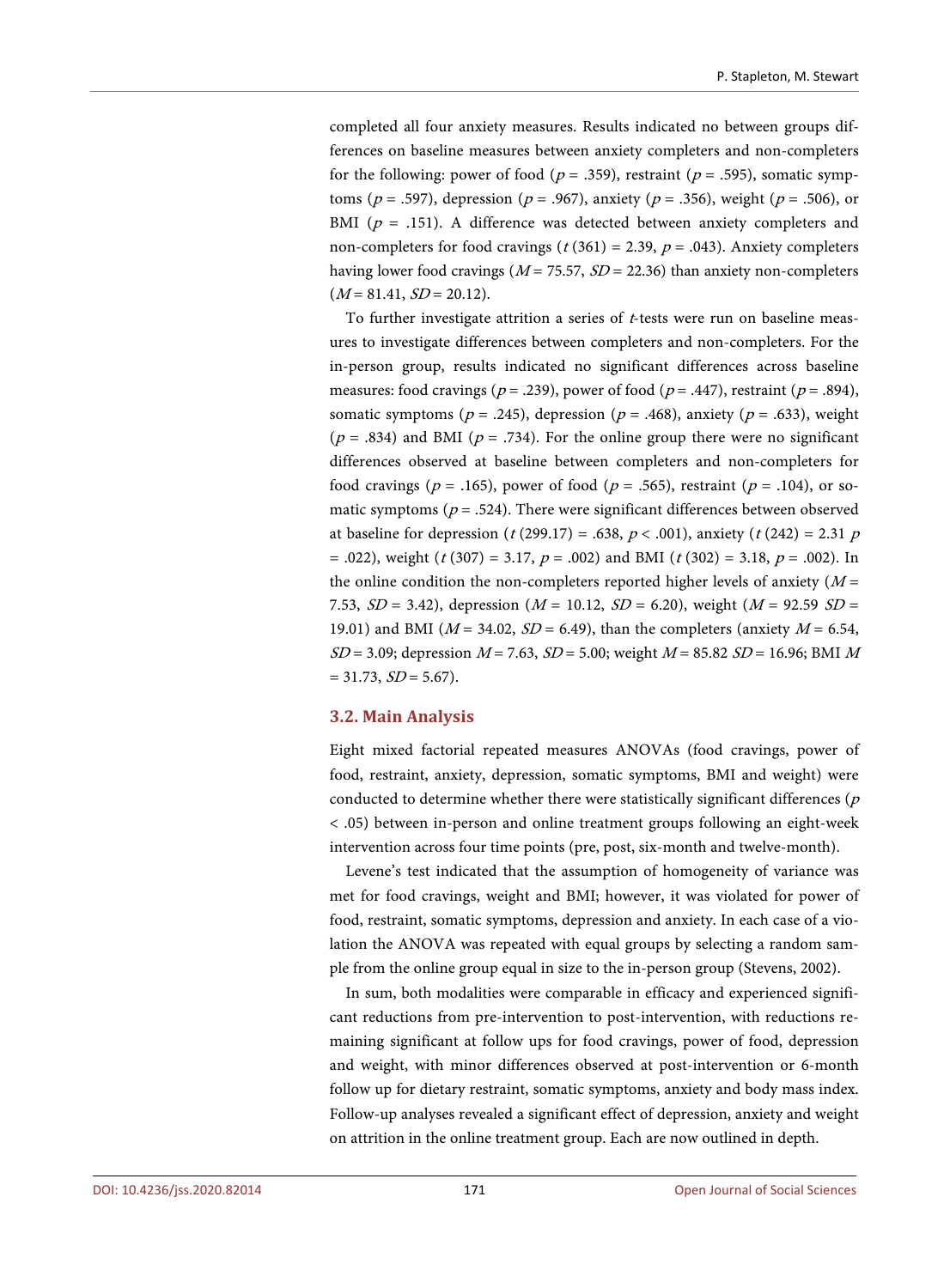#### **3.2.1. Food Cravings**

Mauchly's test of sphericity indicated that the assumption of sphericity had been violated,  $\chi^2$  (5) = 40.00,  $p < .001$ , therefore a Greenhouse-Geisser correction was applied ( $\epsilon = 0.842$ ). The mixed factorial ANOVA revealed a significant main effect for Time,  $F(2.53, 383.89) = 42.61, p < .001$ , partial  $\eta^2 = .22$ . A priori pairwise comparisons across both groups conducted with a Sidak correction revealed that food cravings decreased from pre-intervention. There were significant between-group differences prior to the intervention, which remained consistent after treatment  $(F(1, 152) = 27.07, p < .001$ , partial  $\eta^2 = .15$ ); however, no interaction was found between time and treatment condition  $F(2.53, 383.89) = 2.49$ ,  $p = .072$ , partial  $\eta^2 = .016$ . Pairwise comparisons indicated a significant decrease for food cravings pre and post ( $p < .001$ ), being maintained at the six and twelve month follow ups.

Combined groups experienced a 23% reduction in food cravings (see [Table 2\)](#page-13-0) from pre-intervention to post intervention, which remained consistent at the 12 month follow up.

#### **3.2.2. Power of Food**

Mauchly's test indicated that the assumption of sphericity had been violated,  $\chi^2$ (5) = 23.037,  $p < .001$ , therefore a Greenhouse-Geisser correction was applied (ε = 0.910). The mixed factorial ANOVA revealed a significant main effect for Time,  $F(2.73, 415.15) = 50.49, p < .001$ , partial  $\eta^2 = .25$ . Pairwise comparisons revealed significant reductions pre- to post-treatment ( $p < .001$ ) and remained stable from post-intervention to both 6- and 12-months. Scores from post- to 6 and 12-months were not significantly reduced, nor between 6 and 12 months  $F$  $(1, 152) = .17$ ,  $p = .683$ . No interaction was found between Time and Treatment Condition  $F(2.73, 415.15) = .038$ ,  $p = .986$ .

Combined groups experienced a 23.5% reduction in power of food from pre-intervention to post intervention, increasing to an overall 27% reduction from pre-intervention to 12 months.

## **3.2.3. Restraint**

Mauchly's test revealed that the assumption of sphericity had been violated,  $\chi^2$ (5) = 64.801,  $p < .001$ , therefore, a Greenhouse-Geisser correction was applied (ε = 0.782). The mixed factorial ANOVA revealed a significant main effect of Time,  $F(2.35, 356.72) = 42.06, p < .001$ , partial  $\eta^2 = .22$ . Pairwise comparisons revealed scores had significantly improved pre- to post-intervention ( $p < .001$ ) and continued to improve from post to 6 months ( $p = .003$ ), and from 6 months to 12 months ( $p < .001$ ). No significant main effect of treatment condition was observed,  $F(1, 152) = 1.62$ ,  $p = .206$ . A significant interaction was found between Time and Treatment Condition,  $F(2.35, 356.72) =10.70, p < .001$ , partial  $\eta^2$ = .07. For the equal sized groups ANOVA the interaction effect between Time and Treatment condition became non-significant due to the lack of power  $(p)$ = .084). Post hoc analysis of the unequal groups significant interaction investi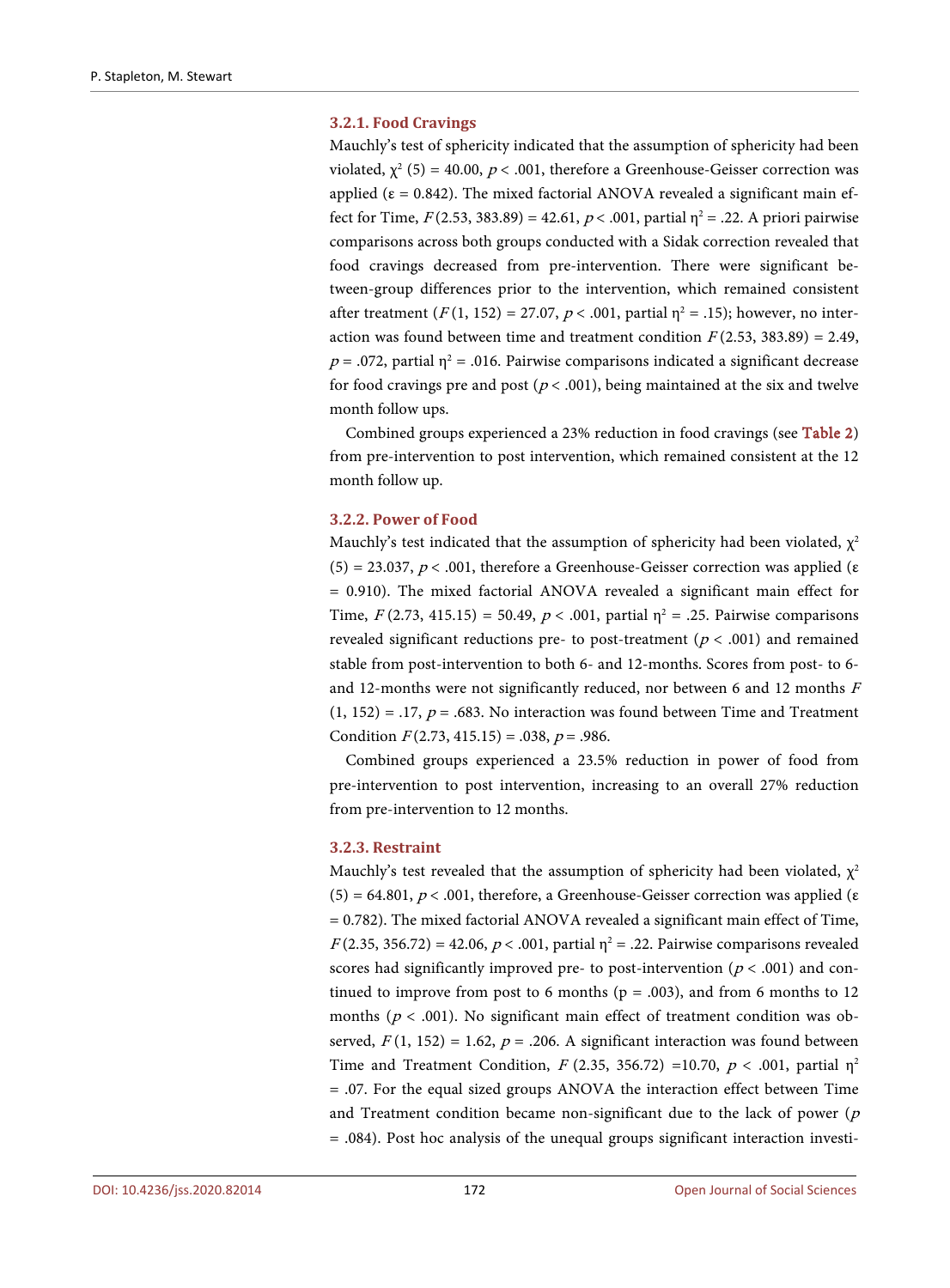gated the differences between the groups at each time point to determine at what point across the four time points the groups differed. The groups did not differ at pre, post or at the six-month time point; however, at twelve-months the online group scores stabilised, while the in-person group scores continued to decline.

Combined groups experienced a 6% improvement in restraint from pre-intervention to post intervention, with an overall 14% improvement observed from pre-intervention to 12 months.

## **3.2.4. Somatic Symptoms**

Mauchly's test of sphericity indicated that the assumption of sphericity had been violated,  $\chi^2$  (5) = 27.724,  $p < .001$ , therefore, a Greenhouse-Geisser correction was applied ( $\varepsilon$  = 0.904). The mixed factorial ANOVA revealed a significant main effect for Time,  $F(2.71, 406.95) = 7.66$ ,  $p < .001$ , partial  $\eta^2 = .05$ . Pairwise comparisons revealed that somatic symptoms were significantly lowered from pre- to post-intervention ( $p < .001$ ) and remained stable from post- to 6-months ( $p$ ) = .128); however, a statistically significant decrease was observed between 6- to 12-months ( $p = .048$ ). No significant main effect of treatment condition was observed,  $F(1, 150) = 3.09$ ,  $p = .081$ . A significant interaction was found between Time and Treatment Condition,  $F(2.71, 406.95) = 3.40$ ,  $p = .021$ , partial  $\eta^2$ = .022. Post hoc analysis of the unequal groups significant interaction investigated the differences between the groups at each time point to determine at what point across the four time points the groups differed. The groups did not differ at pre, post or at the twelve-month time point; however, at six-months the online group scores remained lower than pre-intervention while the in-person group scores had increased to pre-intervention levels, before returning at 12-months to post-intervention levels. For the equal sized groups ANOVA the interaction effect between Time and Treatment condition disappeared due to the lack of power ( $p = .080$ ), and an effect of Treatment condition was observed, F  $(1, 53) = 5.59$ ,  $p = .022$ , partial  $n^2 = .10$ .

Combined groups experienced a 23% reduction in somatic symptoms from pre-intervention to post intervention, with an overall 29% reduction from pre-intervention to 12 months.

#### **3.2.5. Depressive Symptomology**

The mixed factorial ANOVA revealed a significant main effect for Time,  $F(3, 1)$ 453) = 10.99,  $p < .001$ , partial  $\eta^2 = .07$ . Pairwise comparisons revealed that depressive symptoms were significantly decreased from pre-intervention to immediately post-intervention, from pre-intervention to 6-months following intervention ( $p < .001$ ), and from pre-intervention to 12 months following intervention ( $p = .001$ ). There was no significant difference observed in participants' depressive symptomatology from post-intervention to either 6 months or 12 months, nor between 6 and 12 months. No significant main effect of treatment condition was observed,  $F(1, 151) = .14$ ,  $p = .707$ . No significant interaction was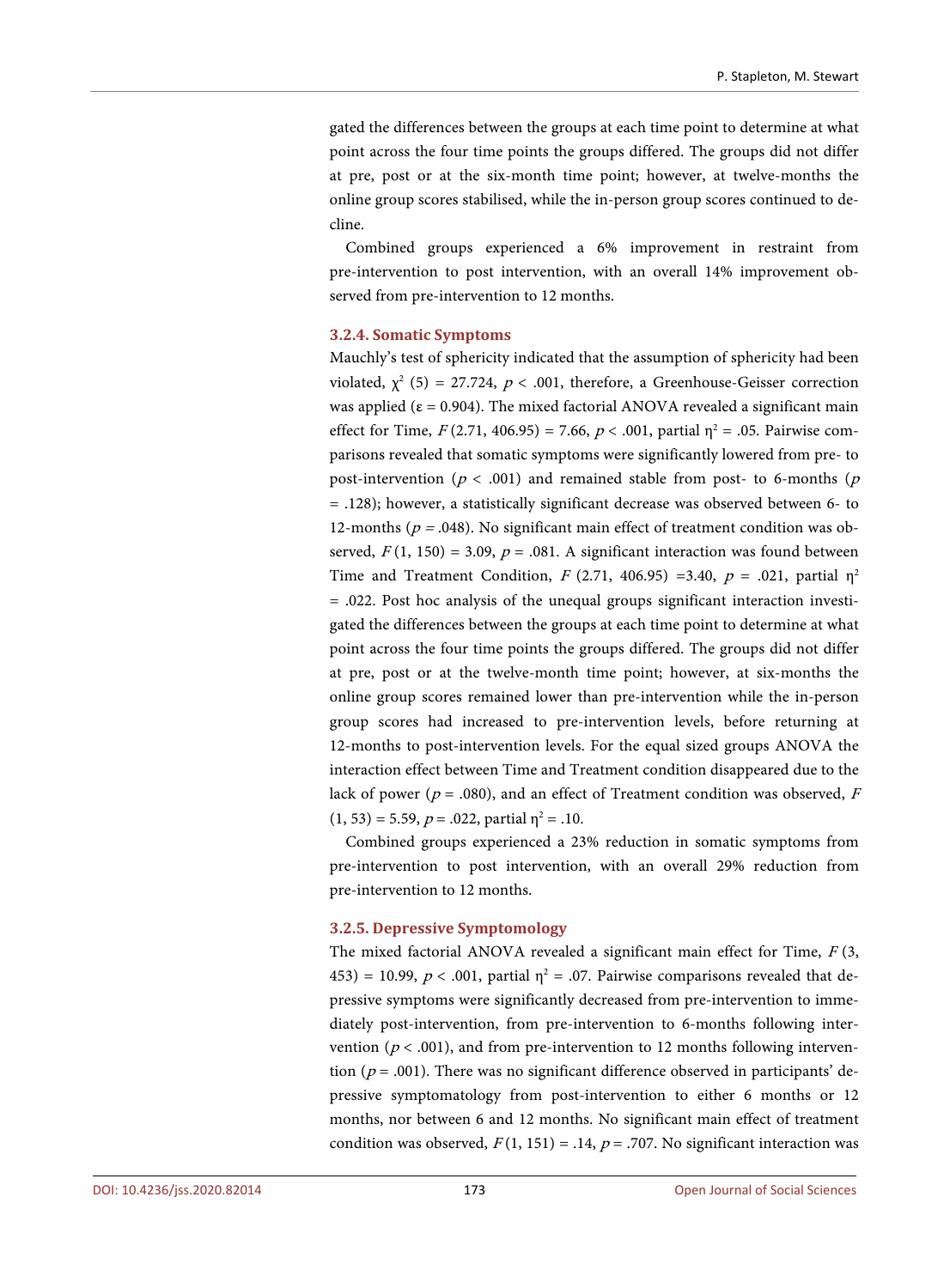found between Time and Treatment Condition,  $F(3, 453) = 0.21$ ,  $p = .887$ .

Combined groups experienced a 33% reduction in depressive symptoms from pre-intervention to post intervention, with an overall 25% reduction observed from pre-intervention to the 12 months.

#### **3.2.6. Anxious Symptomology**

The mixed factorial ANOVA revealed a significant main effect for Time,  $F(3, 1)$ 177) = 17.331,  $p < .001$ , partial  $\eta^2 = .23$ . Pairwise comparisons revealed that anxious symptoms were not significantly decreased from pre- to post-intervention  $(p = .137)$ . However, there was a statistically significant difference observed in participants' depressive symptomatology from post- to 6-months ( $p = .004$ ), and between post- to 12-months' follow-up ( $p < .001$ ), and between the 6 and 12 month follow up ( $p = .025$ ). A significant main effect of treatment condition was observed,  $F(1, 59) = 4.78$ ,  $p = .033$ , partial  $\eta^2 = .08$ . A significant interaction was found between Time and Treatment Condition,  $F(3, 177) = 3.30$ ,  $p = .022$ , partial  $\eta^2$  = .05. Preliminary analysis had highlighted the between groups difference of anxiety prior to the intervention; although, this does not explain the interaction. Post hoc analysis investigated the differences between groups at each time point revealed that the in-person group's anxiety was increased immediately post intervention, while for the online group it was reduced. The online group's scores then remained stable between post-intervention and 6 months, while between 6 and 12 months it reduced further. For the in-person group anxiety levels were reduced between post intervention and the 6 month follow up, and reduced even further by 12 months.

Combined groups experienced a 11% reduction in anxious symptoms from pre-intervention to post intervention, with an overall 48% reduction from pre-intervention to the 12 months.

#### **3.2.7. Weight**

For participants' weight, Mauchly's test indicated that the assumption of sphericity had been violated,  $\chi^2$  (5) = 152.60,  $p < .001$ , therefore, a Greenhouse-Geisser correction was applied ( $\varepsilon = .608$ ). The mixed factorial ANOVA revealed a significant main effect for Time,  $F(1.83, 262.78) = 12.13, p < .001$ , partial  $\eta^2 = .08$ . Pairwise comparisons revealed that between pre- and post-intervention there was no significant effect of treatment on weight ( $p = .078$ ). However, there was a significant difference between post-intervention scores and the 6-month follow ( $p < .001$ ), and between post intervention and-12 months ( $p = .001$ ). There was no significant difference between 6 and 12 months ( $p = .488$ ). There was no significant effect of Treatment Condition, F  $(1, 144) = 1.31$ , p = .254). There was significant interaction observed between Time and Treatment Condition, <sup>F</sup>  $(1.83, 262.76) = 2.70, p = .074.$ 

Both groups combined experienced a 1% reduction in weight from pre to post intervention, and an overall reduction of 3% from pre-intervention to 12 months.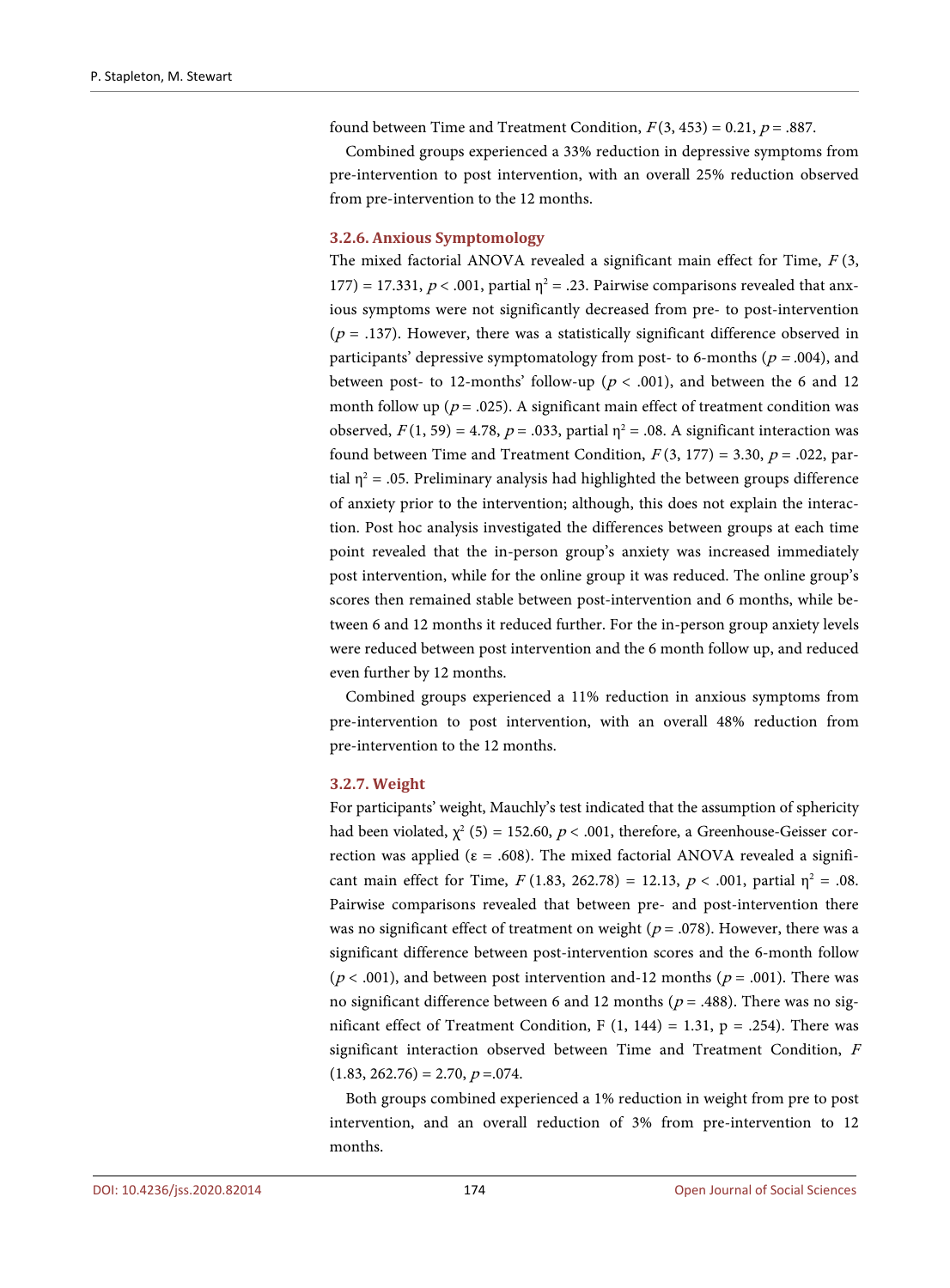#### **3.2.8. BMI**

Mauchly's test indicated that the assumption of sphericity had been violated,  $(\chi^2)$ (5) = 142.85,  $p < .001$ ), therefore a Greenhouse-Geisser correction was applied (ε  $= 0.616$ ). The mixed factorial ANOVA revealed a significant main effect of Time,  $F(1.85, 264.28) = 18.11, p < .001$ , partial  $\eta^2 = .11$ . Pairwise comparisons revealed that BMI pre was statistically and significantly decreased at post ( $p = .007$ ); was significantly decreased between pre-intervention and 6 months ( $p < .001$ ), and between pre-intervention and 12 months ( $p < .001$ ). There was a significant reduction between post-intervention and 6 months ( $p < .001$ ) and between post-intervention and 12 months ( $p < .001$ ). There was no significant difference between 6 and 12 months ( $p = .485$ ). There was no significant main effect of Treatment Condition,  $F(1, 143) = 0.68$ ,  $p = .410$ ; however, there was a significant interaction observed between Time and Treatment Condition,  $F(1.85, 264.28)$  = 5.63,  $p = .005$ , partial  $\eta^2 = .04$ . At the 6 and 12-month follow up the in-person groups' scores decline more dramatically than the online group scores suggesting that there was a greater impact on BMI for the in-person group than the online group.

Combined groups experienced a 1% reduction in BMI from pre-intervention to post intervention, with an overall reduction of 3.5% from pre-intervention to 12 months.

# **4. Discussion**

Recent research has supported the application of a novel intervention, EFT, to address the internal psychological determinants affecting food choices and weight gain via an in-person format [\(Church & Brooks, 2010;](#page-21-0) [Stapleton, Shel](#page-23-6)[don, & Porter,](#page-23-6) 2012; [Stapleton, Bannatyne, Porter, Urzi, & Sheldon, 2016\)](#page-23-1), and more recently as an online intervention [\(Church & Brooks, 2010;](#page-21-0) [Church &](#page-21-2)  [Wilde, 2013;](#page-21-2) [Stapleton et al., 2012,](#page-23-6) 2016, 2019). To date no study has explored whether these two modalities are equivalent in efficacy, or whether an online or in-person mode of treatment is more efficacious than the other.

Despite a between groups difference for food cravings at pre-intervention, both groups experienced a similar reduction from pre to post intervention, which was maintained at the 6 and 12-month follow up and no interaction between groups was observed. Both groups experienced a significant reduction from pre to post-intervention, with these results remaining stable at the 6 and 12-month follow up. Dietary restraint scores improved from pre to post intervention, and continued to improve for both groups between post-intervention and 6 months and for the in-person group between 6 and 12 months.

Both groups also experienced a significant reduction in weight from pre to 6 months, and pre-intervention to 12-months. The mean weight loss for the online group from pre-intervention to 12 months was 2.39 kilograms (1.5%) while for the in-person group it was slightly higher at 3.83 kilograms (4%). There were no significant between group differences in total weight lost, although the interac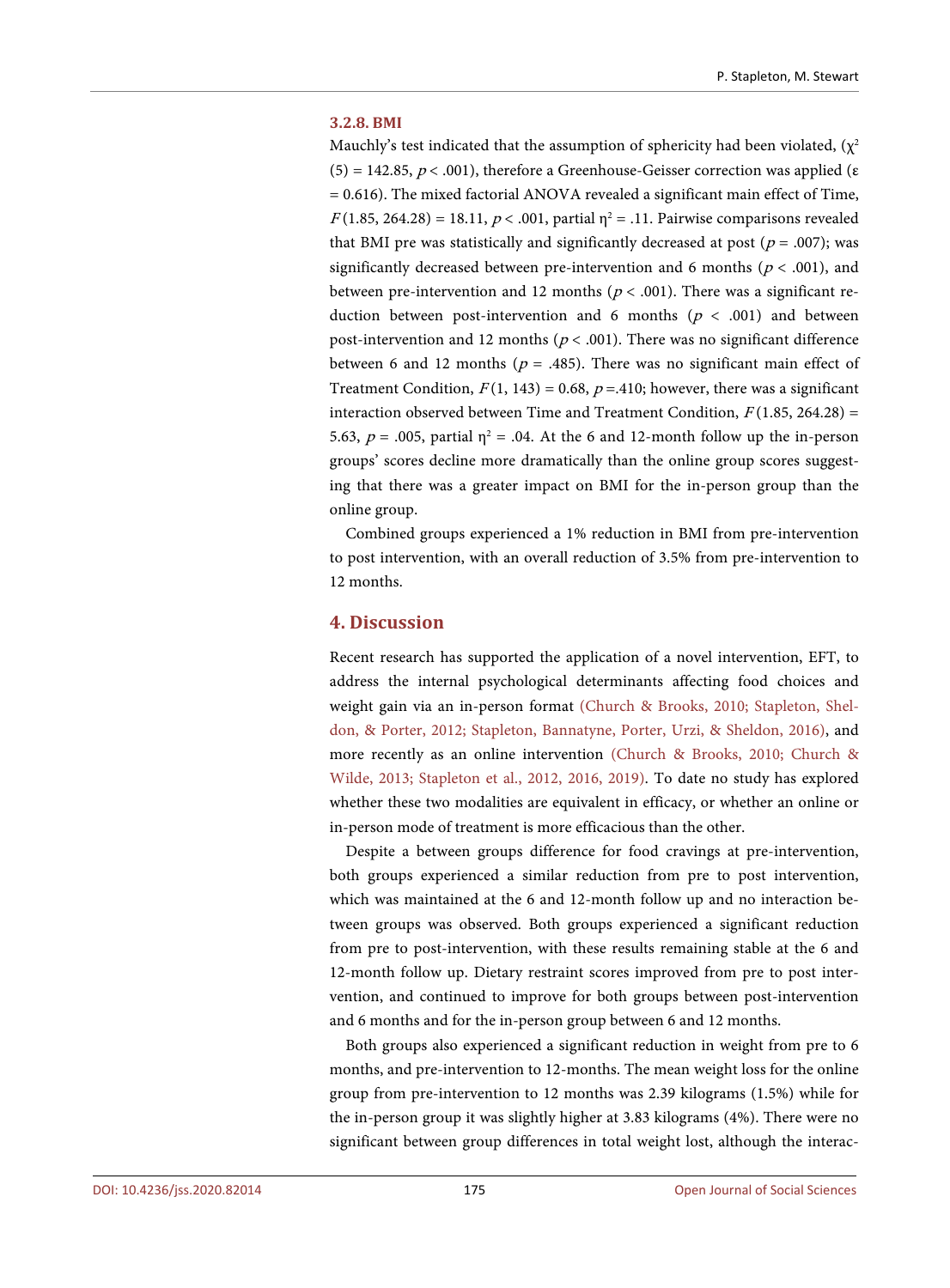tion was approaching significance ( $p = .074$ ) suggesting that with a larger sample size an interaction between treatment condition and time may have been observed.

The online and in-person groups achieved a significant effect of treatment; however, the results insinuate that there may be a stronger effect of treatment on weight for in-person therapy than for online therapy. Differences in weight between completers and non-completers within the online group indicated that the average weight at baseline of participants who did not complete all follow ups compared was 6.77 kilograms heavier than completers. These findings support research which suggests a relationship between weight and attrition [\(Teixeira et](#page-24-8)  [al., 2004\)](#page-24-8).

For depression both groups experienced a significant effect of time with scores reducing from pre to post intervention and remaining stable at 6 and 12 months. For somatic symptoms both groups did experience an overall reduction in the level of symptoms by the 12 month follow up; however, the effect was different at 6 months when the in-person group experienced a rise in levels of symptoms, before they reduced again at 12 months. The online group experienced a greater overall reduction in somatic symptoms from pre-intervention to 12 months (31.5%) than the in-person group (16%).

For anxiety both groups experienced a decrease in symptoms from pre-intervention to the 6 and 12-month follow up; however, once again a differential effect across time was observed between groups. Symptoms of anxiety for the in-person group initially increased from pre intervention to post intervention before declining with an overall reduction of 53% observed from baseline at the 12 month follow up. The online groups' scores decreased from pre to post intervention, remained stable at the 6-month follow up and continued to decline from 6 to 12 months with an overall reduction of 46% from baseline. The initial increase in anxiety at post-intervention for the in-person group could suggest that participating in an in-person treatment group can initially increase the experience of anxiety. This is consistent with research that suggests a particular benefit of online treatment for anxiety is the elimination of situational stress elicited by face-to-face interventions [\(Berger et al., 2014\)](#page-20-2).

Results of the analysis between the completers and non-completers revealed a significant between groups difference in pre-intervention levels of depression and anxiety, which is consistent with existing research indicating a strong relationship between attrition, anxiety and depression [\(Fabricatore et al., 2009;](#page-21-12) [Ho](#page-22-10)[nas et al., 2003;](#page-22-10) [McLean et al., 2016\)](#page-22-11). The fact that this was only observed in the online group is compatible with studies that propose that the presence of anxiety and depression can cause higher rates of attrition for online therapy programs [\(Christensen et al., 2009\)](#page-21-13). Differences between the non-completers in the online group on the variable of weight was also consistent with research suggesting that higher rates of obesity are correlated with increased likelihood of attrition, and increased likelihood of comorbid psychological disorders [\(Bodenlos et al., 2011;](#page-20-3)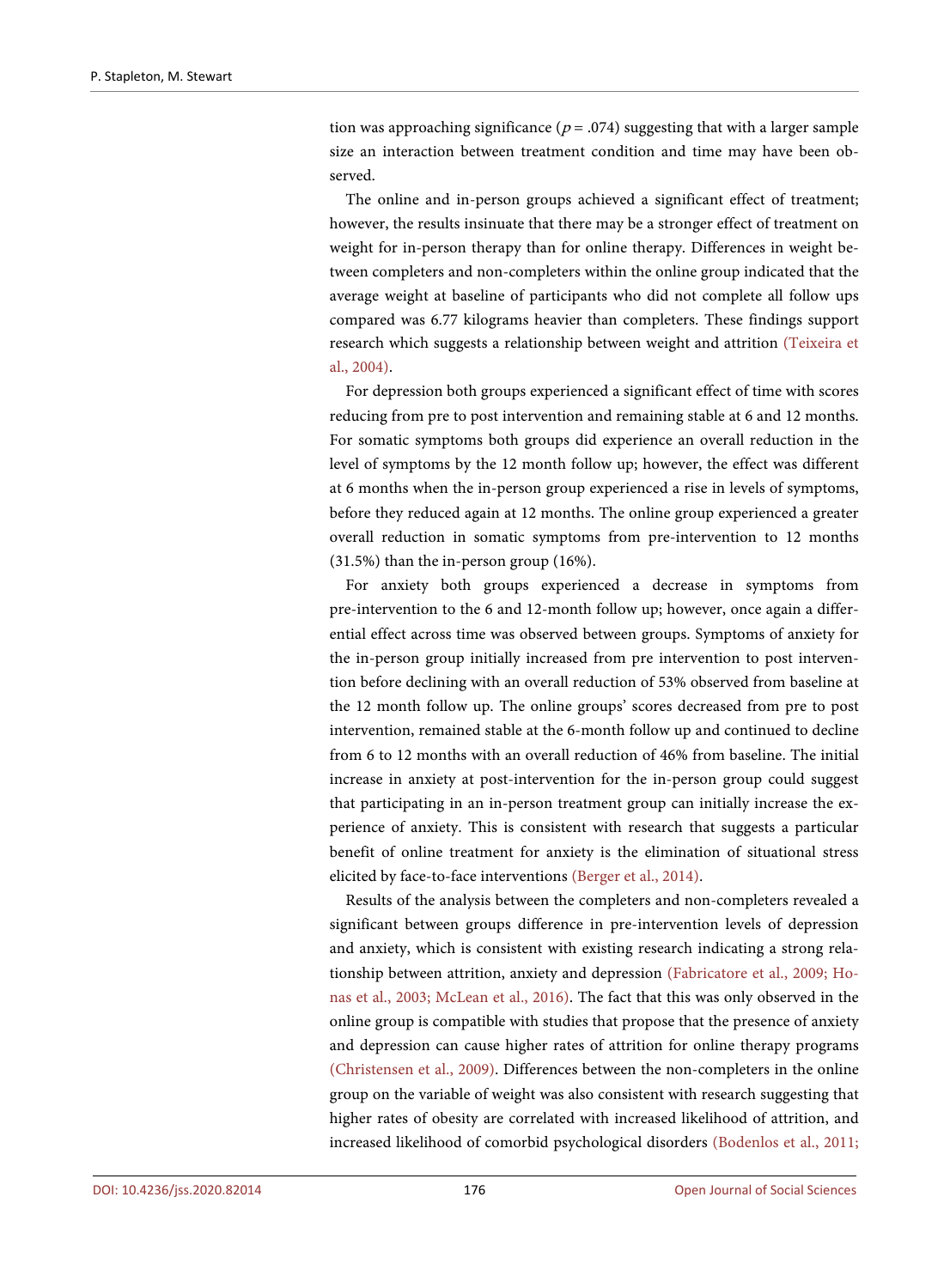[Gariepy et al., 2010;](#page-22-12) [Luppino et al., 2010;](#page-22-13) [McLean et al., 2016\)](#page-22-11). These findings highlight the importance of identifying these high risk clients in order to offer targeted assistance for their depression and anxiety to enhance program adherence.

# **5. Conclusion**

While this is the first study comparing online EFT with in-person EFT, replication studies using larger sample sizes, particularly for the in-person condition, are recommended. The current study had a low number of males, although the overrepresentation of females is consistent with research into emotional eating [\(Zellner et al., 2006\)](#page-24-9). A further limitation is that the in-person group was selected under a specific exclusion criterion, while the online group participants self-selected their inclusion. The cost of in-person treatment often makes the selection process a necessary pre-requisite for admittance to an in-person program, while for an online program greater numbers can be catered to. Future research would benefit from the same inclusion and exclusion criteria. Finally, the lack of an online comparison treatment group presents another limitation of the current study.

Overall, the findings of the present study suggest that both modalities are equally efficacious in reducing overall levels of food cravings, the subjective power of food, levels of restraint, weight and BMI, as well as, lowering rates of anxiety, depression and somatic symptoms. There were some between groups' differences in the action of the treatment condition in effecting these changes, and the in-person group appeared to have achieved a slightly greater effect of weight loss, while the online group experienced greater effects for the treatment of somatic symptoms.

# **Conflicts of Interest**

The authors declare no conflicts of interest regarding the publication of this paper.

## **References**

- <span id="page-20-0"></span>Australian Medical Association (AMA) (2016). Obesity, 2016. <https://ama.com.au/position-statement/obesity-2016>
- <span id="page-20-1"></span>Barak, A., Hen, L., Boniel-Nissim, M., & Shapira, N. A. (2008). A Comprehensive Review and a Meta-Analysis of the Effectiveness of Internet-Based Psychotherapeutic Interventions. Journal of Technology in Human Services, 26, 109-160. <https://doi.org/10.1080/15228830802094429>
- <span id="page-20-2"></span>Berger, T., Boettcher, J., & Caspar, F. (2014). Internet-Based Guided Self-Help for Several Anxiety Disorders: A Randomized Controlled Trial Comparing a Tailored with a Standardized Disorder-Specific Approach. Psychotherapy, 51, 207-219. <https://doi.org/10.1037/a0032527>
- <span id="page-20-3"></span>Bodenlos, J. S., Lemon, S. C., Schneider, K. L., August, M. A., & Pagoto, S. L. (2011). Associations of Mood and Anxiety Disorders with Obesity: Comparisons by Ethnicity.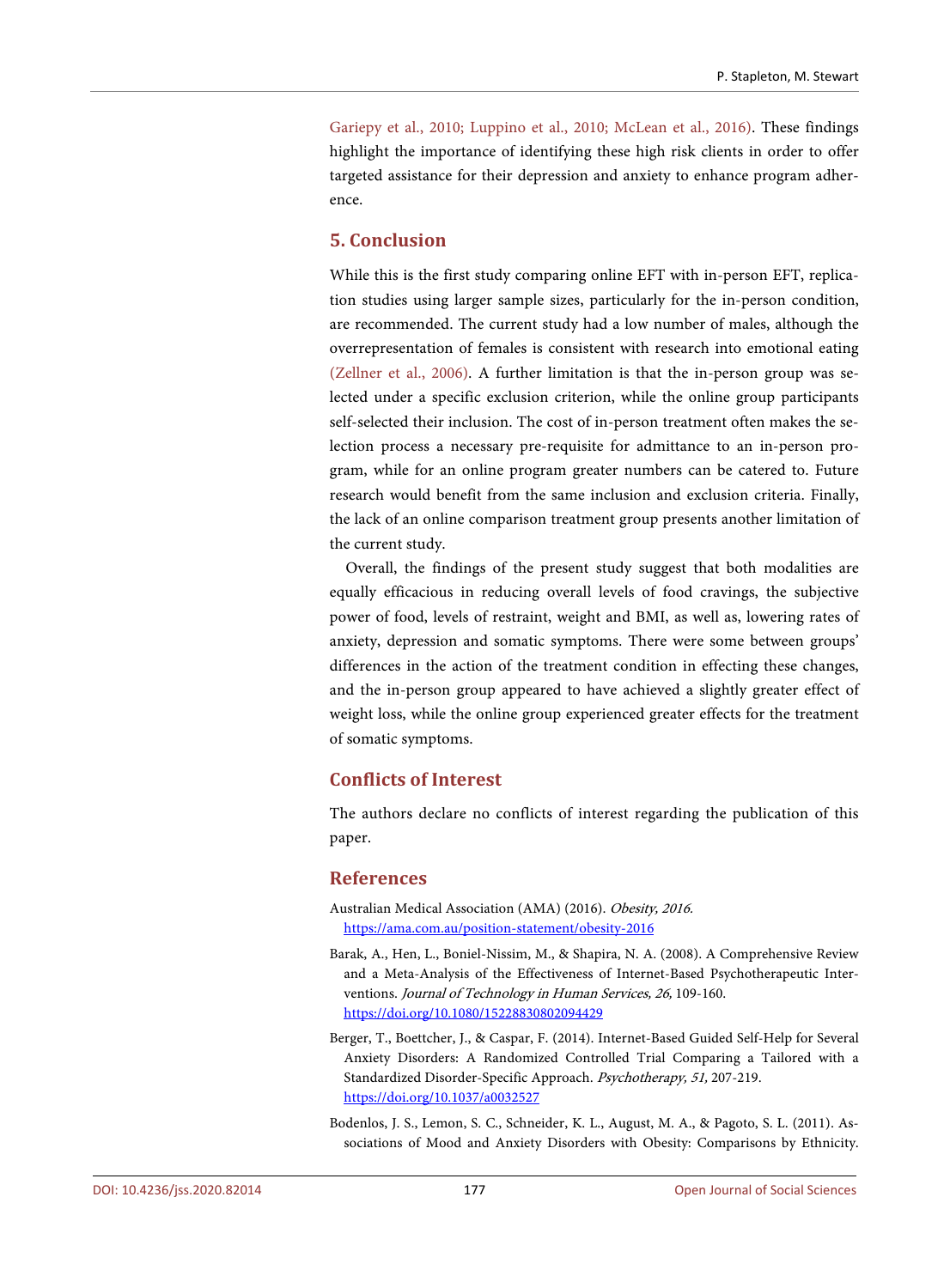Journal of Psychosomatic Research, 71, 319-324. <https://doi.org/10.1016/j.jpsychores.2011.03.004>

- <span id="page-21-7"></span>Bougea, A. M., Spandideas, N., Evangelos, C. A., Thomaideas, T., Chrousos, G. P., & Darviri, C. (2013). Effect of the Emotional Freedom Technique on Perceived Stress, Quality of Life and Cortisol Salivary Levels in Tension-Type Headache Sufferers: A Randomized Controlled Trial. Explore, 9, 91-99[. https://doi.org/10.1016/j.explore.2012.12.005](https://doi.org/10.1016/j.explore.2012.12.005)
- <span id="page-21-3"></span>Cappelleri, J. C., Bushmakin, A. G., Gerber, R. A., Leidy, N. K., Sexton, C. C., Karlsson, J., & Lowe, M. R. (2009). Evaluating the Power of Food Scale in Obese Subjects and a General Sample of Individuals: Development and Measurement Properties. International Journal of Obesity, 33, 913-922.<https://doi.org/10.1038/ijo.2009.107>
- <span id="page-21-8"></span>Chatwin, H., Stapleton, P., Porter, B., Devine, S., & Sheldon, T. (2016). The Effectiveness of Cognitive Behavioral Therapy and Emotional Freedom Techniques in Reducing Depression and Anxiety among Adults: A Pilot Study. Integrative Medicine: A Clinician's Journal, 15, 27-34[. http://www.imjournal.com](http://www.imjournal.com/)
- <span id="page-21-13"></span>Christensen, H., Griffiths, K. M., & Farrer, L. (2009). Adherence in Internet Interventions for Anxiety and Depression: A Systematic Review. Journal of Medical Internet Re-search, 11, e13[. https://doi.org/10.2196/jmir.1194](https://doi.org/10.2196/jmir.1194)
- <span id="page-21-6"></span>Church, D. (2013). Clinical EFT as an Evidence-Based Practice for the Treatment of Psychological and Physiological Conditions. Psychology, 4, 645-654. <https://doi.org/10.4236/psych.2013.48092>
- <span id="page-21-0"></span>Church, D., & Brooks, A. J. (2010). The Effect of a Brief EFT (Emotional Freedom Techniques) Self-Intervention on Anxiety, Depression, Pain and Cravings in Healthcare Workers. Integrative Medicine: A Clinician's Journal, 9, 40-44. [http://www.imjournal.com](http://www.imjournal.com/)
- <span id="page-21-2"></span>Church, D., & Wilde, N. (2013). Emotional Eating and Weight Loss Following Skinny Genes, a Six-Week Online Program. Reported at the Annual Conference of the Association for Comprehensive Energy Psychology (ACEP), Reston, VA.
- <span id="page-21-9"></span>Church, D., Sparks, T., & Clond, M. (2016). EFT (Emotional Freedom Techniques) and Resiliency in Veterans at Risk for PTSD: A Randomized Controlled Trial. Explore: The Journal of Science and Healing, 12, 355-365. <https://doi.org/10.1016/j.explore.2016.06.012>
- <span id="page-21-1"></span>Church, D., Stapleton, P., Sheppard, L., & Carter, B. (2018). Naturally Thin You: Weight Loss and Psychological Symptoms after a Six Week Online Clinical EFT (Emotional Freedom Techniques) Course. EXPLORE, 14, 131-136. <https://doi.org/10.1016/j.explore.2017.10.009>
- <span id="page-21-10"></span>Clond, M. (2016). Emotional Freedom Techniques for Anxiety: A Systematic Review with Meta-Analysis. Journal of Nervous and Mental Disease, 204, 388-395. <https://doi.org/10.1097/NMD.0000000000000483>
- Craig, G. (2010). The EFT Manual. Santa Rosa, CA: Energy Psychology Press.
- <span id="page-21-12"></span><span id="page-21-5"></span>Fabricatore, A. N., Wadden, T. A., Moore, R. H., Butryn, M. L., Heymsfield, S. B., & Nguyen, A. M. (2009). Predictors of Attrition and Weight Loss Success: Results from a Randomized Controlled Trial. Behaviour Research and Therapy, 47, 685-691. <https://doi.org/10.1016/j.brat.2009.05.004>
- <span id="page-21-11"></span>Faul, F., Erdfelder, E., Lang, A. G., & Buchner, A. (2007). G\*Power 3: A Flexible Statistical Power Analysis Program for the Social, Behavioral, and Biomedical Sciences. Behavior Research Methods, 39, 175-191.<https://doi.org/10.3758/BF03193146>
- <span id="page-21-4"></span>Feinstein, D. (2012). Acupoint Stimulation in Treating Psychological Disorders: Evidence of Efficacy. Review of General Psychology, 16, 364-380.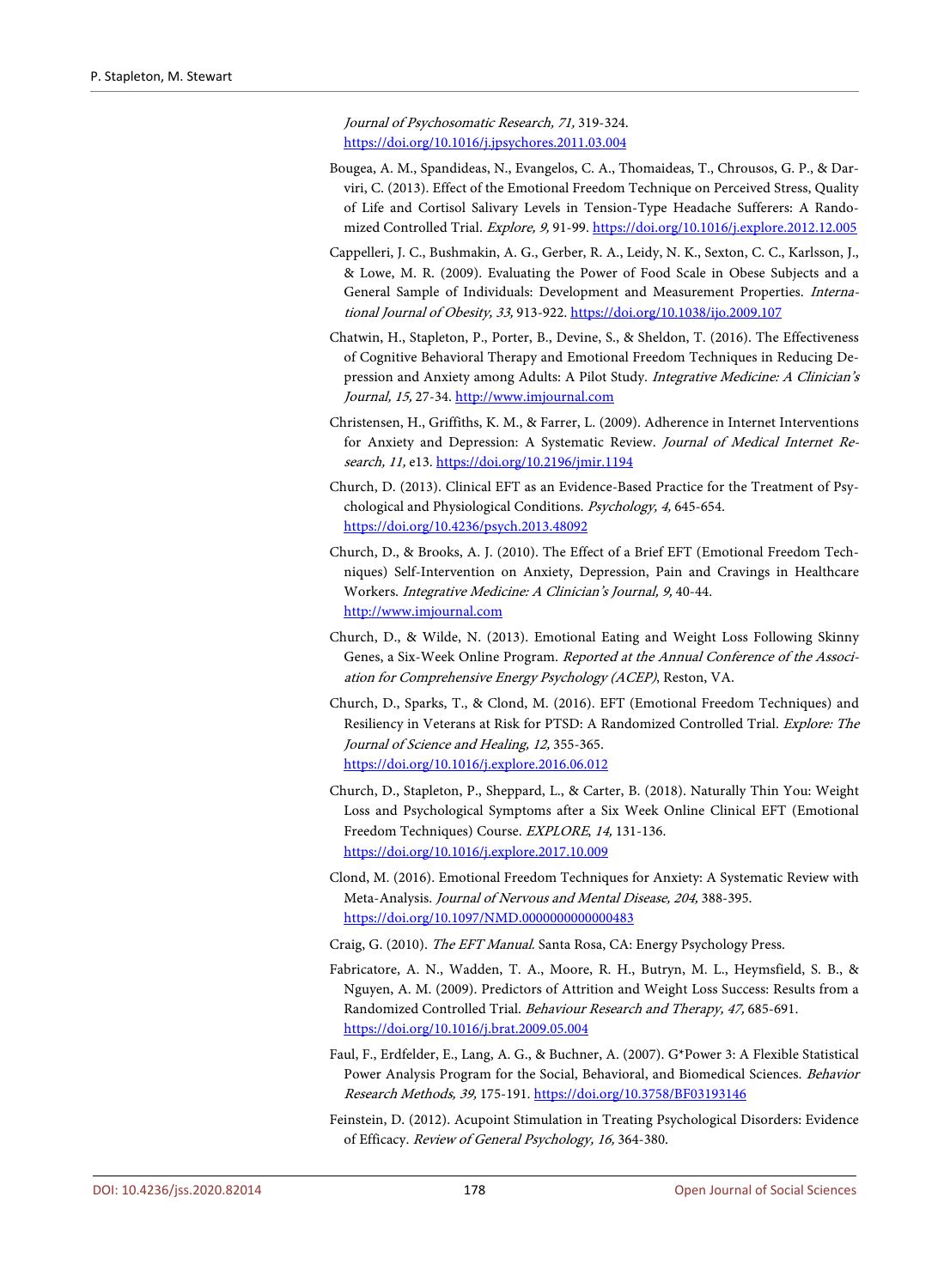#### <https://doi.org/10.1037/a0028602>

- <span id="page-22-12"></span>Gariepy, G., Nitka, D., & Schmitz, N. (2010). The Association between Obesity and Anxiety Disorders in the Population: A Systematic Review and Meta-Analysis. International Journal of Obesity, 34, 407-419.<https://doi.org/10.1038/ijo.2009.252>
- <span id="page-22-4"></span>Hedman, E., Ljótsson, B., Kaldo, V., Hesser, H., El Alaoui, S., Kraepelien, M. et al. (2014). Effectiveness of Internet-Based Cognitive Behaviour Therapy for Depression in Routine Psychiatric Care. Journal of Affective Disorders, 155, 49-58. <https://doi.org/10.1016/j.jad.2013.10.023>
- <span id="page-22-6"></span>Herman, C. P., & Polivy, J. (1980). Restrained Eating. In A. J. Standard (Ed.), Obesity (pp. 208-225). Philadelphia: W.B. Saunders.
- <span id="page-22-10"></span>Honas, J. J., Early, J. L., Frederickson, D. D., & O'Brien, M. S. (2003). Predictors of Attrition in a Large Clinic-Based Weight-Loss Program. Obesity, 11, 888-894. <https://doi.org/10.1038/oby.2003.122>
- <span id="page-22-0"></span>Kent, S., Fusco, F., Gray, A., Jebb, S. A., Cairns, B. J., & Mihaylova, B. (2017). Body Mass Index and Healthcare Costs: A Systematic Literature Review of Individual Participant Data Studies. Obesity Reviews, 18, 869-879.<https://doi.org/10.1111/obr.12560>
- <span id="page-22-8"></span>Kroenke, K., Spitzer, R. L., & Williams, J. B. (2001). The PHQ-9: Validity of a Brief Depression Severity Measure. Journal of General Internal Medicine, 16, 606-613. <https://doi.org/10.1046/j.1525-1497.2001.016009606.x>
- <span id="page-22-9"></span>Kroenke, K., Spitzer, R. L., & Williams, J. B. (2002). The PHQ-15: Validity of a New Measure for Evaluating the Severity of Somatic Symptoms. Psychosomatic Medicine, 64, 258-266. <https://doi.org/10.1097/00006842-200203000-00008>
- <span id="page-22-7"></span>Laessle, R. G., Tuschl, R. J., Kotthaus, B. C., & Prike, K. M. (1989). A Comparison of the Validity of Three Scales for the Assessment of Dietary Restraint. Journal of Abnormal Psychology, 98, 504-507[. https://doi.org/10.1037/0021-843X.98.4.504](https://doi.org/10.1037/0021-843X.98.4.504)
- <span id="page-22-3"></span>Linardon, J., Wade, T. D., de la Piedad Garcia, X., & Brennan, L. (2017). The Efficacy of Cognitive-Behavioral Therapy for Eating Disorders: A Systematic Review and Meta-Analysis. Journal of Consulting and Clinical Psychology, 85, 1080-1094. <https://doi.org/10.1037/ccp0000245>
- <span id="page-22-1"></span>Locke, A. E., Kahali, B., Berndt, S. I., Justice, A. E., Pers, T. H., Day, F. R. et al. (2015). Genetic Studies of Body Mass Index Yield New Insights for Obesity Biology. Nature, 518, 197-206.<https://doi.org/10.1038/nature14177>
- <span id="page-22-5"></span>Lowe, M. R., Butryn, M. L., Didie, E. R., Annunziato, R. A., Thomas, J. G., Crerand, C. E. et al. (2009). The Power of Food Scale: A New Measure of the Psychological Influence of the Food Environment. Appetite, 53, 114-118. <https://doi.org/10.1016/j.appet.2009.05.016>
- <span id="page-22-13"></span>Luppino, F. S., de Wit, L. M., Bouvy, P. F., Stijnen, T., Cuijpers, P., Penninx, B. W., & Zitman, F. G. (2010). Overweight, Obesity, and Depression: A Systematic Review and Meta-Analysis of Longitudinal Studies. Archives of General Psychiatry, 67, 220-229. <https://doi.org/10.1001/archgenpsychiatry.2010.2>
- <span id="page-22-2"></span>McAuley, K. A., Smith, K. J., Taylor, R. W., McLay, R. T., Williams, S. M., & Mann, J. I. (2006). Long-Term Effects of Popular Dietary Approaches on Weight Loss and Features of Insulin Resistance. International Journal of Obesity, 30, 342-349. <https://doi.org/10.1038/sj.ijo.0803075>
- <span id="page-22-11"></span>McLean, R. C., Morrison, D. S., Shearer, R., Boyle, S., & Logue, J. (2016). Attrition and Weight Loss Outcomes for Patients with Complex Obesity, Anxiety and Depression Attending a Weight Management Programme with Targeted Psychological Treatment. Clinical Obesity, 6, 133-142[. https://doi.org/10.1111/cob.12136](https://doi.org/10.1111/cob.12136)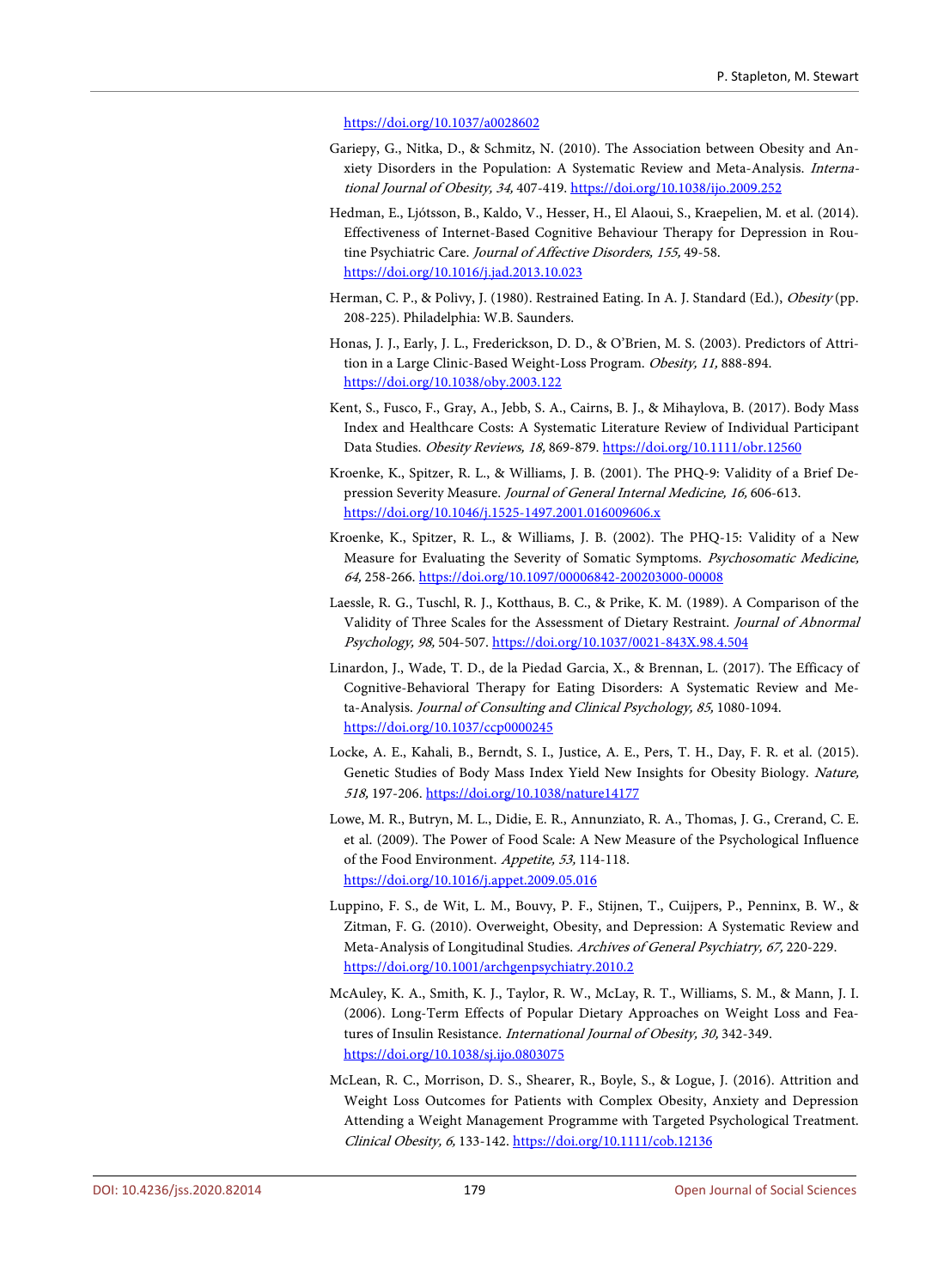- <span id="page-23-8"></span>Nelms, J. A., & Castel, L. (2016). A Systematic Review and Meta-Analysis of Randomized and Nonrandomized Trials of Clinical Emotional Freedom Techniques (EFT) for the Treatment of Depression. EXPLORE: The Journal of Science and Healing, 12, 416-426. <https://doi.org/10.1016/j.explore.2016.08.001>
- <span id="page-23-5"></span>Patterson, S. (2016). The Effect of Emotional Freedom Technique on Stress and Anxiety in Nursing Students: A Pilot Study. Nurse Education Today, 40, 104-110. <https://doi.org/10.1016/j.nedt.2016.02.003>
- <span id="page-23-12"></span>Provencher, V., Polivy, J., & Herman, C. (2009). Perceived Healthiness of Food. If It's Healthy, You Can Eat More! Appetite, 52, 340-344. <https://doi.org/10.1016/j.appet.2008.11.005>
- <span id="page-23-7"></span>Sebastian, B., & Nelms, J. (2017). The Effectiveness of Emotional Freedom Techniques in the Treatment of Posttraumatic Stress Disorder: A Meta-Analysis. Explore, 13, 16-25. <https://doi.org/10.1016/j.explore.2016.10.001>
- <span id="page-23-3"></span>Shaw, K., O'Rourke, P., Del Mar, C., & Kenardy, J. (2005). Psychological Interventions for Overweight or Obesity. Cochrane Database System Review, 2, 1-75. [http://www.cochranelibrary.com](http://www.cochranelibrary.com/) <https://doi.org/10.1002/14651858.CD003818.pub2>
- <span id="page-23-4"></span>Sojcher, R., Fogerite, S. G., & Perlman, A. (2012). Evidence and Potential Mechanisms for Mindfulness Practices and Energy Psychology for Obesity and Binge-Eating Disorder. Explore, 8, 271-276[. https://doi.org/10.1016/j.explore.2012.06.003](https://doi.org/10.1016/j.explore.2012.06.003)
- <span id="page-23-2"></span>Spiegelman, B. M., & Flier, J. S. (2001). Obesity and the Regulation of Energy Balance. Cell, 104, 531-543. [https://doi.org/10.1016/S0092-8674\(01\)00240-9](https://doi.org/10.1016/S0092-8674(01)00240-9)
- <span id="page-23-11"></span>Spitzer, R. L., Kroenke, K., Williams, J. B. (1999). Patient Health Questionnaire Primary Care Study Group. Validation and Utility of a Self-Report Version of PRIME-MD: The PHQ Primary Care Study. JAMA, 282, 1737-1744. <https://doi.org/10.1001/jama.282.18.1737>
- <span id="page-23-6"></span>Stapleton, P. B., Sheldon, T., & Porter, B. (2012). Clinical Benefits of Emotional Freedom Techniques on Food Cravings at 12 Months Follow-Up: A Randomised Controlled Trial. Energy Psychology: Theory, Research, and Treatment, 4, 112. [https://energypsychologyjournal.org](https://energypsychologyjournal.org/) <https://doi.org/10.9769/EPJ.2012.4.1.PS>
- <span id="page-23-0"></span>Stapleton, P. B., Sheldon, T., Porter, B., & Whitty, J. (2011). A Randomised Clinical Trial of a Meridian-Based Intervention for Food Cravings with Six-Month Follow-Up. Behaviour Change, 28, 1-16.<https://doi.org/10.1375/bech.28.1.1>
- <span id="page-23-1"></span>Stapleton, P., Bannatyne, A., Porter, B., Urzi, K. C., & Sheldon, T. (2016). Food for Thought: A Randomised Controlled Trial of Emotional Freedom Techniques and Cognitive Behavioural Therapy in the Treatment of Food Cravings. Applied Psychology: Health and Well Being, 8, 232-57. <https://doi.org/10.1111/aphw.12070>
- <span id="page-23-9"></span>Stapleton, P., Bannatyne, A., Porter, B., Urzi, K. C., & Sheldon, T. (2017). Secondary Psychological Outcomes in a Controlled Trial of Emotional Freedom Techniques and Cognitive Behaviour Therapy in the Treatment of Food Cravings. Complementary Therapies in Clinical Practice, 28, 136-145. <https://doi.org/10.1016/j.ctcp.2017.06.004>
- <span id="page-23-10"></span>Stapleton, P., Lilley-Hale, E.S., Mackintosh, G., & Sparenburg, E (2019). Online Delivery of Emotional Freedom Techniques for Food Cravings and Weight Management: Two Year-Follow-Up. The Journal of Alternative and Complementary Medicine, 26.
- Stapleton, P., Roos, T., Mackintosh, G., Sparenburg, E., & Carter, B. (2019). Online Delivery of Emotional Freedom Techniques for Food Cravings and Weight Management, OBM Integrative and Complementary Medicine, 4, 31.